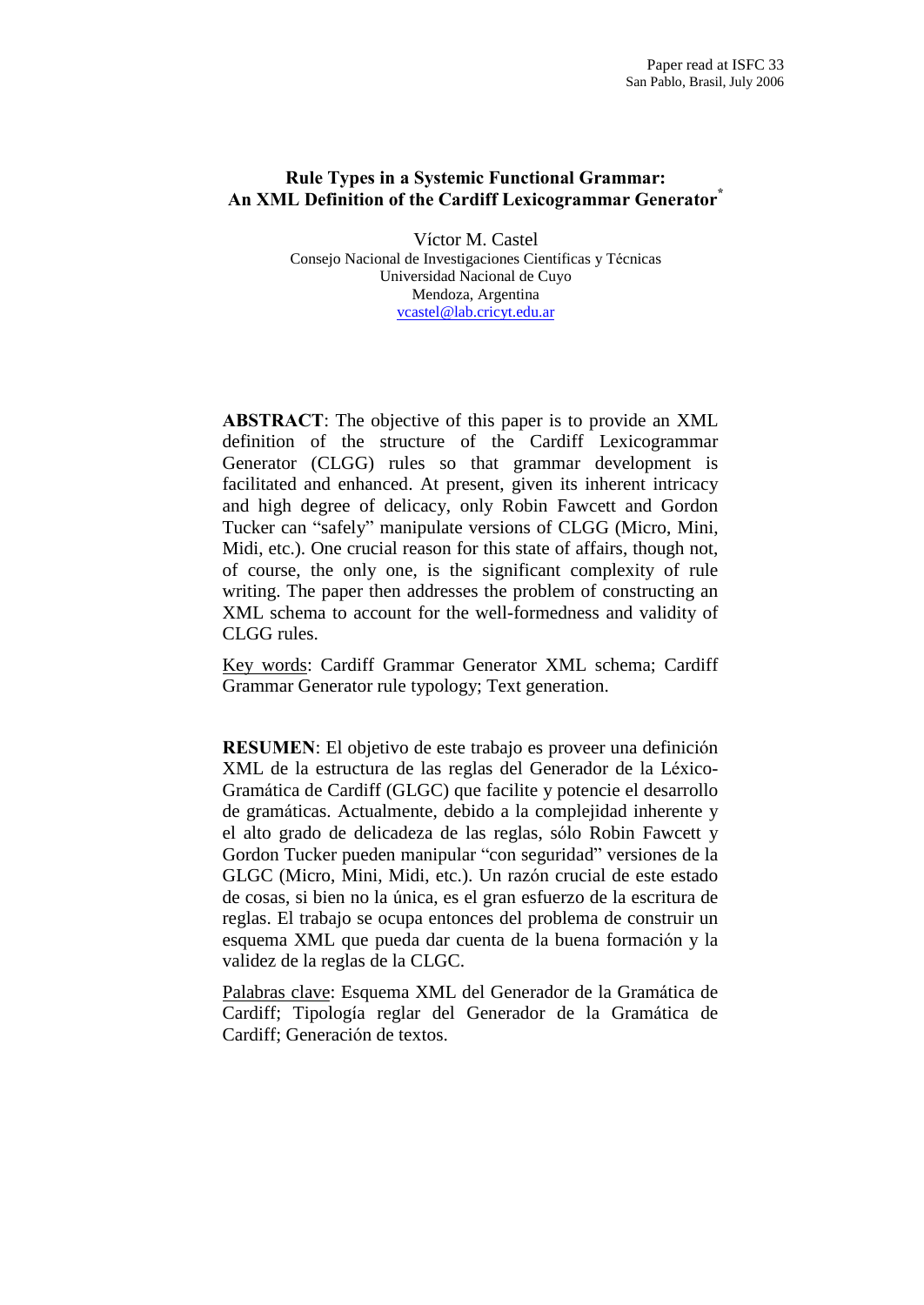#### 1. Introduction

The Cardiff Lexicogrammar Generator, GENESYS (henceforward, CLGG), in its computationally implemented Mini version, is a set of rules capable of generating linguistic representations like the structure of Figure 1: (Fawcett et al. 1993, Fawcett 2000, 2004a; Castel 2006a, b)

 $\Sigma$ 

[entity, spoken, consultative, situation, congruent\_situation, independent, information, giver, negative, unmarked\_negative, present\_trp, validity\_unassessed\_present, unmodulated\_present, no\_pastness\_from\_trp, action, one\_role\_process, agent\_only, simple\_agent\_only, activeness\_ago, working, period\_marked, agent\_only\_unmarked, a\_subject\_theme\_unmarked, outsider\_sth, count\_sth, singular\_sth, simple\_singular\_sth, time\_position\_unspecified, not\_co\_ordinated\_with\_a\_previous\_situation, simplex\_situation, dominant, strongly\_dominant, no\_contrastive\_newness\_sit]  $\overline{C}$ St || S/Ag [entity, spoken, consultative, thing, congruent\_thing, stereotypical\_thing, outsider, cultural\_classification, no\_ad\_hoc\_description, physical\_thing, physical\_thing\_specified, living\_thing, creature, human\_cr, whole\_human, human\_specified\_by\_stage\_and\_gender, adult, man\_c, count\_cc, singular\_cc, particularized\_singular, sing\_not\_selected\_from\_by\_quantity, recoverable\_cc, not\_co\_ordinated\_with\_a\_previous\_thing, simplex\_thing] ngp dd the h man O/PdX  $is+n't$ M work+ing MN MT K  $1+$ E ||

OUTPUT STRING:  $\parallel$  the man isn't working MT 1+ $\parallel$ 

Key:  $\Sigma$  = variable ranging over genre elements; Cl = Clause; St = Starter; S = Subject; Ag = Agent; ngp = nominal group; dd = deictic determiner; h = head; O = Operator; PdX = Period Auxiliary;  $M =$  Main Verb;  $MN =$  Mood-bearing New;  $MT =$  Mood-bearing Tonic;  $K = Key$ ;  $E = Ender$ .

Figure 1: Example of linguistic representation generated by CLGG.

CLGG rules are organized into two components: the semantic component and the form component. The semantic component contains System Network Rules (SNRs), and Same Pass Preference Resetting Rules (SPRs). The form component contains Realization Rules (RRs) proper and Graphological Rules (GRs).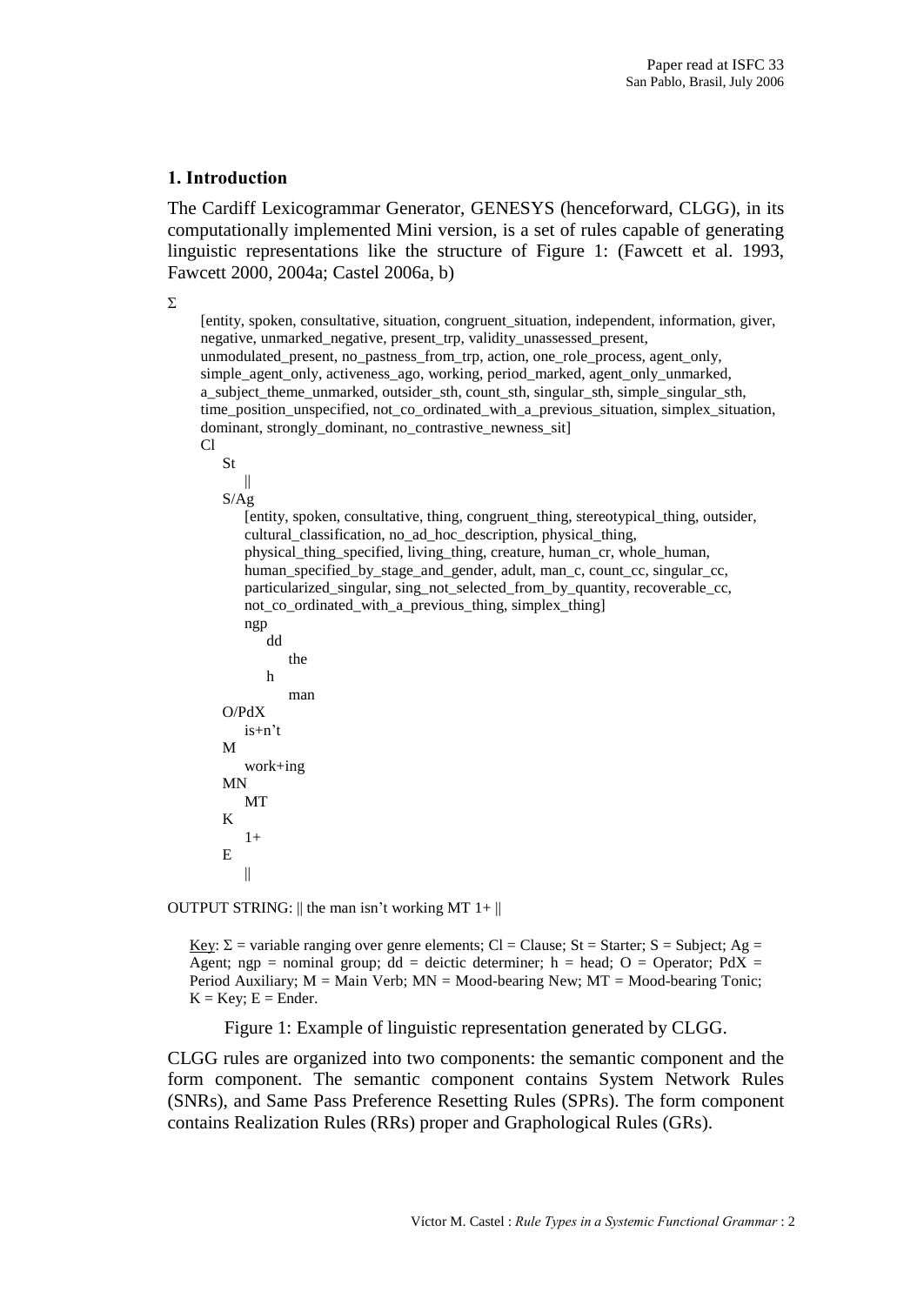SNRs and SPRs jointly construct selection expressions, i.e. sets of semantic features. Cf. the expressions in square brackets dominated by  $\mathcal{L}$  and  $\mathcal{L}S/\mathcal{A}g$  in Figure 1. The task of RRs is to define form representations, i.e. tree structures which account for syntactic, lexical, and punctuational (or intonational) properties of linguistic units realizing a given selection expression. Cf. for example the syntactic unit "ngp" which realizes the element "S/Ag" which is associated with an appropriate selection expression; notice that the unit "ngp" dominates the elements "dd" and "h" which in turn dominate the lexical items "the" and "man", respectively. The task of GRs is to take care of graphological realization.

At a very abstract level, CLGG rules involved in the generation of linguistic repre sentations like the instance illustrated in Figure 1 are allimplications which can be represented as in (1i), read as in (1ii), and interpreted as in (1iii):

(1i)  $p \Rightarrow q$ ,

- (1ii) if p, then q,
- (1iii) if p is true, then carry out q,

where  $p$  and  $q$  are variables ranging over conditions and consequences, respectively. Condition  $p$  can be a single semantic feature, or a disjunction of semantic features, or a conjunction of semantic features. Consequence  $q$  can be  $a(n)$  (conjunction of) operation(s), and/or  $a(n)$  (conjunction of) implication(s) like (1i).

The purpose of this paper is not to establish how the truth value of  $p$  is determined nor to specify how *carry out q* is computationally performed.<sup>1</sup> The objective is rather more modest but perhaps more useful for grammar development, namely: to provide an XML definition of the structure of CLGG rules so that grammar writing is facilitated and enhanced. At present, given its inherent intricacy and high degree of delicacy, only Robin Fawcett and Gordon Tucker can "safely" manipulate versions of CLGG (Micro, Mini, Midi, etc.). One crucial reason for this state of affairs, though not, of course, the only one, is the complexity of rule writing as illustrated by the rule sample  $(1)-(20)$  in §2. Thus, the paper addresses neither CLGG rule function nor rule interaction. It does not address the problem of output construction either. It simply addresses the problem of constructing an XML schema to account for the well-formedness and validity of CLGG rules.<sup>2</sup>

# 2. CLGG Rule Sample

The rule types presented in this paper have been defined inductively from the appropriate CLGG text files as specified in Fawcett (2004a). Here follows an extract from this source which highlights instances of the different rule classes:<sup>3</sup>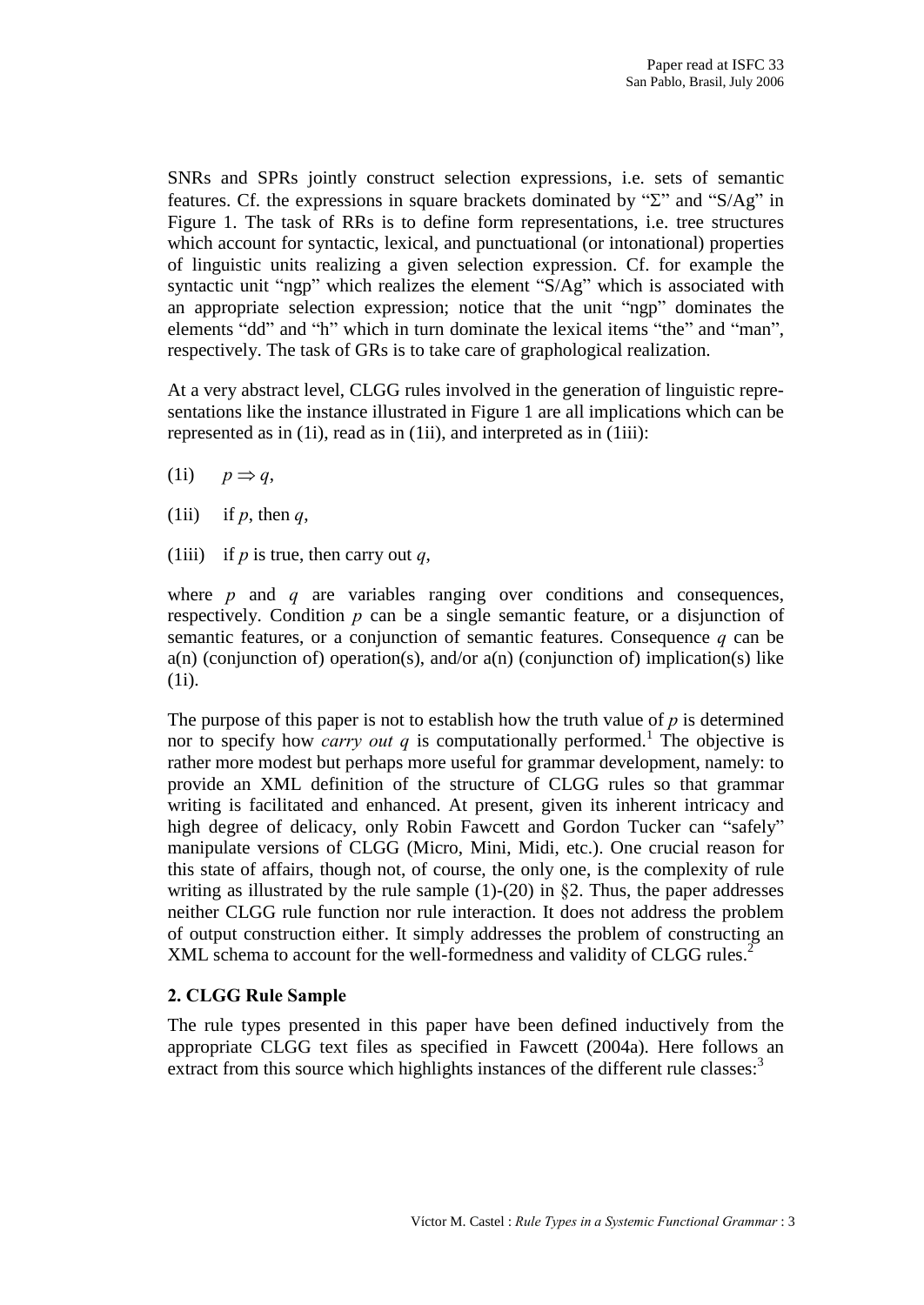# System Network Rules 4

(1) sn1: entity --> MODE And ENTITY\_TYPE.

(2) sn2: MODE --> 70% spoken  $(0.1)$  Or 30% written  $(0.2)$ .

(3) sn33: (giver Or new\_content\_seeker Or proposal\_for\_action\_by\_addressee) -- > POLARITY.

(4) sn50: ((relational Or action Or mental Or environmental Or influential) And (information Orproposal for action)) --> 10% period marked (10.1) Or 90% not period marked.

(5) sn62: (time\_position\_presented And (proposal\_for\_action Or (future\_trp And (no pastness from trp Or past from trp)))) -->  $45\%$ time\_position\_recoverable\_from\_present\_unit (sp20\_4, 20.4) Or  $45\%$ deictic\_future\_time\_position (sp20\_4, 20.6) Or 10% recoverable future time position (sp20\_4, 20.61) Or 0% others.

(6) sn71: (following situation is in separate information unit And spoken)  $\rightarrow$ 70% unmarked\_co\_ordination\_int\_sit (99.7) Or 5% co ordination with dominance int sit  $(99.71)$  Or  $15%$ co\_ordination\_with\_reservations\_int\_sit (99.72).

(7) sn74: another\_co\_ordinated\_situation --> (99% one\_following\_situation (19.1) Or 1% two or more following situations  $(19.2)$ ) And  $(95%$ another additive situation (19.81) Or 5% another alternative situation (19.61)).

(8) sn274: (agent\_only\_unmarked Or affected\_only\_unmarked Or (agent\_unmarked And agent\_subject\_theme) Or (agent\_unmarked And affected\_covert) Or (affected\_unmarked And affected\_subject\_theme) Or (agent\_covert And affected\_unmarked) Or at\_carrier\_unmarked) --> a subject theme unmarked.

#### Same Pass Preference Resetting Rules

(9)  $spl_1: congruent_situation \rightarrow written \rightarrow for same_pass prefer sn12 [99.98%]$ information,  $0.02\%$  proposal for action] And sn14 [99.9% giver, 0.1% seeker, 0% confirmation seeker].

(10) sp60: congruent\_thing  $\rightarrow$  fills At And {on\_previous\_pass} no\_ad\_hoc\_description --> apply carrier\_attribute\_agreement\_subrule.

#### Same Pass Preference Resetting Subrules

(11) carrier\_attribute\_agreement\_subrule --> {on\_previous\_pass} (interactant Or human tc Or human ssth Or whole human Or name of person) --> for same\_pass prefer human\_tc And human\_ssth And BASIC\_TYPICALLY\_HUMAN\_PREF\_BLOCK And TYPICALLY\_HUMAN\_CC\_PREF\_BLOCK, {on\_previous\_pass} (non\_human\_tc Or non\_human\_cr Or non\_human\_ssth) --> for same\_pass prefer non\_human\_tc And non\_human\_cr And non\_human\_ssth, {on\_previous\_pass}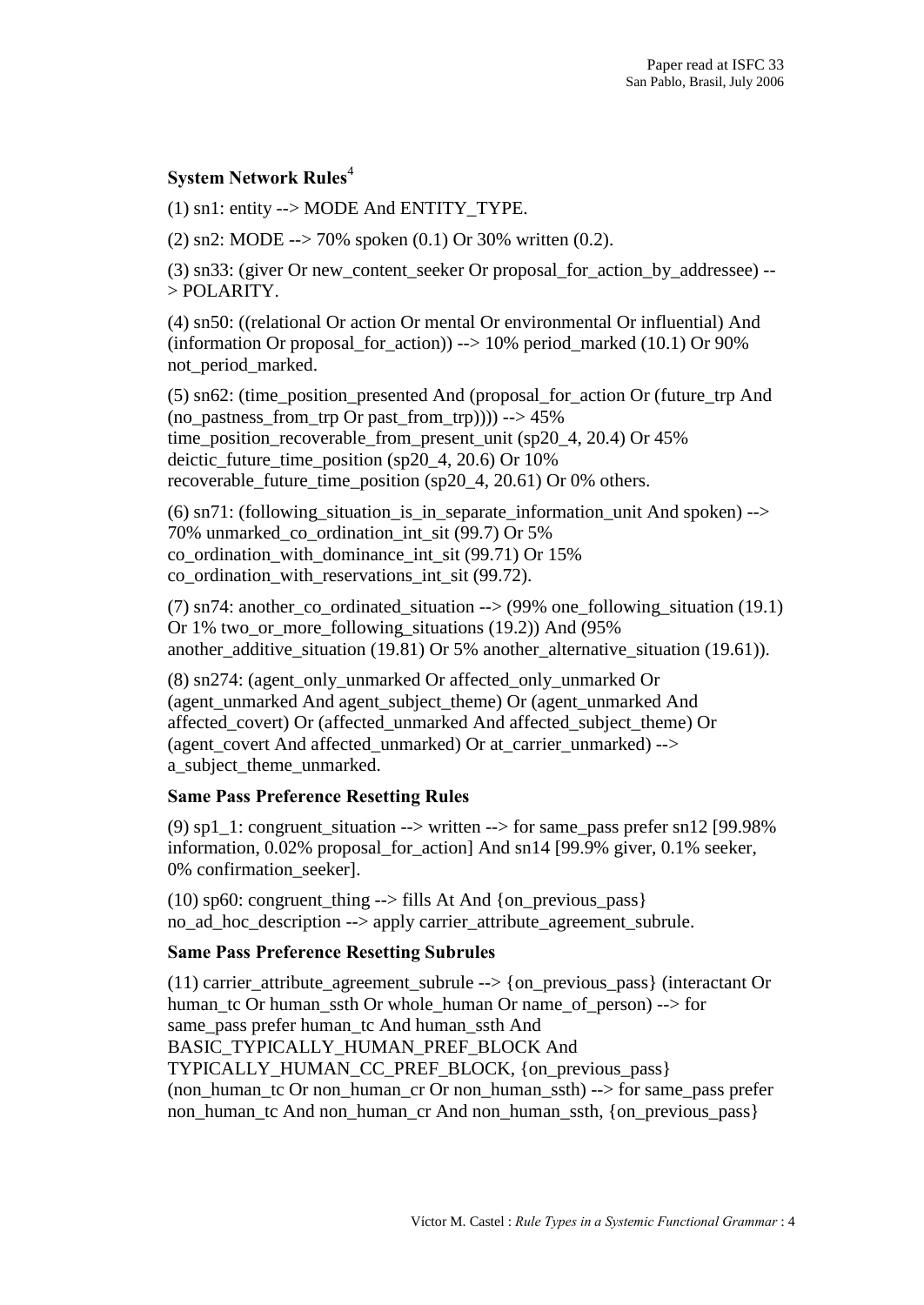(singular performer or singular addressee Or singular tc Or singular ssth Or singular\_loc\_rth Orsingular\_pos\_rth Or singular\_cc Or pl\_with\_singular\_quantity) --> for same\_pass prefer singular\_performer And singular addressee And singular tc And singular ssth And singular loc rth And singular pos rth And singular cc And pl\_with\_singular\_quantity, {on\_previous\_pass} (plural\_performer Or plural\_addressee Or plural\_tc Or plural\_ssth Or plural\_loc\_rth Or plural\_pos\_rth Or plural\_cc Or pl\_with\_plural\_quantity) --> for same\_pass prefer plural\_performer And plural\_addressee And plural\_tc And plural\_ssth And plural\_loc\_rth And plural\_pos\_rth And plural\_cc And pl\_with\_plural\_quantity, {on\_previous\_pass} (mass\_tc Or mass\_ssth Or mass\_loc\_rth Or mass\_pos\_rth Or mass\_cc) --> for same\_pass prefer mass\_tc And mass\_ssth And mass\_loc\_rth And mass\_pos\_rth And mass cc, {on previous pass} (performer or addressee)  $\rightarrow$  > for same pass prefer sn78 [0.1% interactant, 99.9% outsider], {on\_previous\_pass} token\_classification --> for same\_pass prefer sn78 [0.1% interactant, 99.9% outsider] And sn136 [0.1% recoverable\_thing, 94.9% cultural\_classification, 5% name\_of\_thing].

# Realization Rules

 $(12)$  0.2: written --> for any re\_entry prefer written.

(13) 1.1: congruent situation --> Cl, S  $\omega$  33, spoken And not co ordinated with a previous situation And fills Z --> St  $\omega$  3, St > ||, not at\_being --> M @ 100, (information And (at\_being Or unmarked\_passive Or future\_trp Or validity\_assessed Or retrospective\_from\_trp Or period\_marked Or negative Or (seeker And not ncs theme on a subject theme sought r) Or confirmation\_seeker Or contrastive\_newness\_on\_polarity)) --> apply Operator\_placement\_subrule, (information And (negative Or confirmation\_seeker Or (seeker And not ncs theme\_on\_a\_subject\_theme\_sought\_r) Or contrastive\_newness\_on\_polarity)) --> apply do\_support\_subrule, (simplex situation Or final co-ordinated situation) --> E  $\omega$  250, apply Ender\_subrule, (spoken And (simplex\_situation Or final\_co\_ordinated\_situation))  $\rightarrow$  no contrastive newness sit --> MN @ 200, MN > MT, K @ 201.

(14) 1.33: request  $\rightarrow$  O @ 31, for S prefer thing And congruent\_thing And stereotypical\_thing And interactant And addressee, for S re\_enter\_at entity.

(15) 10.1: period marked  $\rightarrow$  (information And not (future trp Or validity assessed Or retrospective from trp Or past from trp)) --> PdX by O, apply finite\_be\_forms, (future\_trp Or validity\_assessed Or retrospective\_from\_trp Or past\_from\_trp Or proposal\_for\_action) --> PdX  $\omega$  96, PdX > be, unmarked\_passive -->  $PaX > + +ing$ .

# Realization Subrules

(16) Ender\_subrule --> spoken -->  $E > ||$ , written --> unmarked\_mood\_wr -->  $E >$ ., (seeker Or confirmation\_seeker Or request) -->  $E > ?$ , (fun\_mood\_wr Or enthusiastic mood wr) -->  $E > !$ .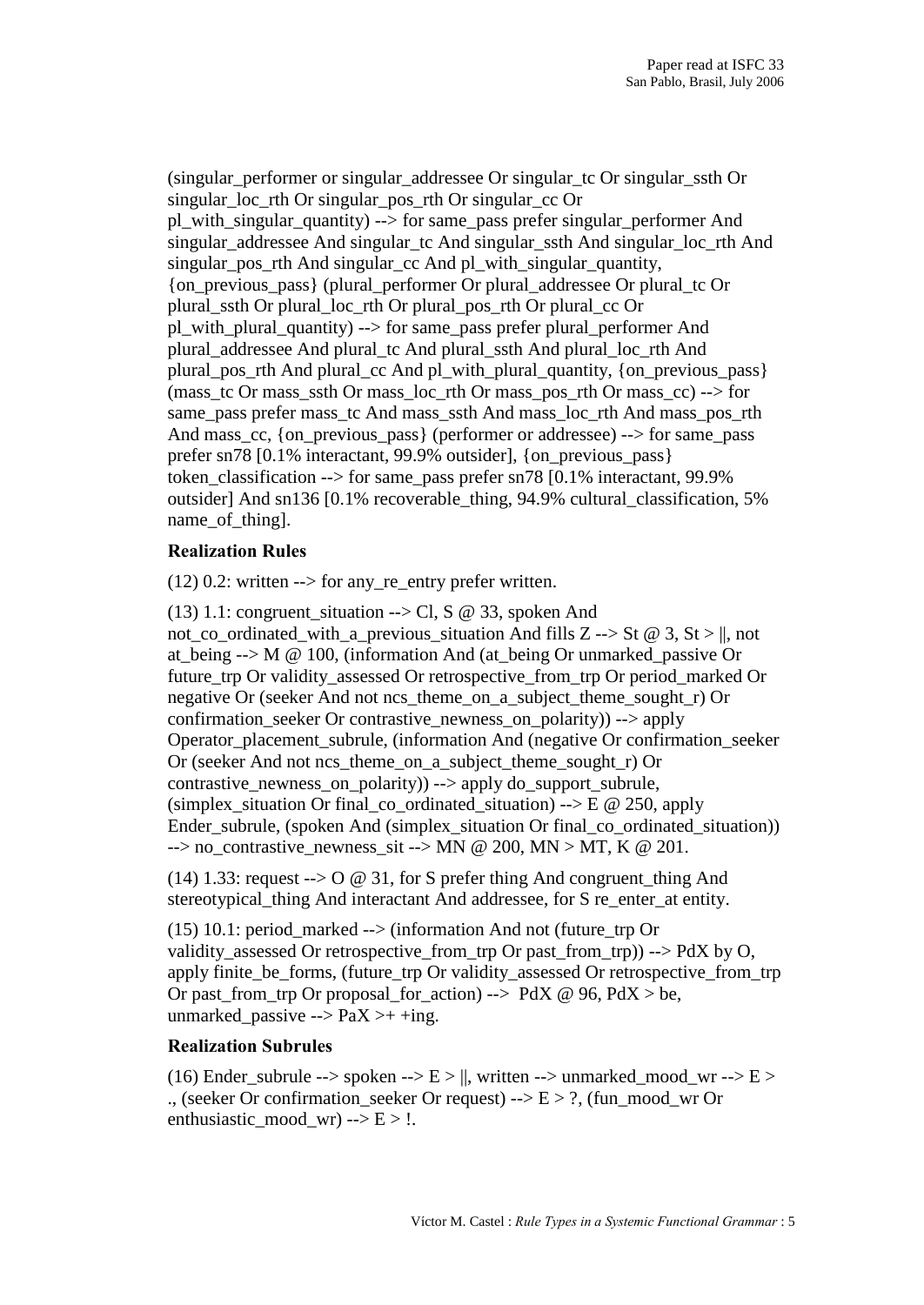#### Block Preference Subrules

(17) BASIC\_SING\_OUTSIDER\_PREF\_BLOCK --> singular\_tc And singular\_loc\_rth And singular\_pos\_rth And singular\_ssth And sn157 [99.999% singular cc,  $0.001\%$  plural cc, 0% class of count thing].

## Graphological Rules

(18) gr5:  $+$ ing  $-$ > e  $-$ > apply ing\_subrule\_1, Else apply ing\_subrule\_4.

#### Graphological Subrules

(19) ing\_subrule\_1 --> be --> delete +, ing sfx\_is\_written\_as ing, Else apply ing subrule 1 1.

(20) ing\_subrule\_4 --> VC --> apply ing\_subrule\_4\_1, Else delete +, ing sfx\_is\_written\_as ing.

As this rule sample suggests, CLGG is atext which has been written using a special vocabulary and a special syntax. Being a structured text, its underlying "grammar" can be captured in terms of an XML schema as shown in  $\S$ §3-4. $\overline{S}$ 

## 3. CLGG Rule Classes

CLGG rules can be classified in accordance with the following diagram:<sup>6</sup>



Figure 2: CLGG rule classes.

The Choice Compositor in the diagram is used to indicate that any given CLGG rule belongs in one of the rule options. For examples of each class, see (1)-(20) above, where (1) is a SystemNetworkRuleA, (2) a SystemNetworkRuleB, and (3) a SystemNetworkRuleC.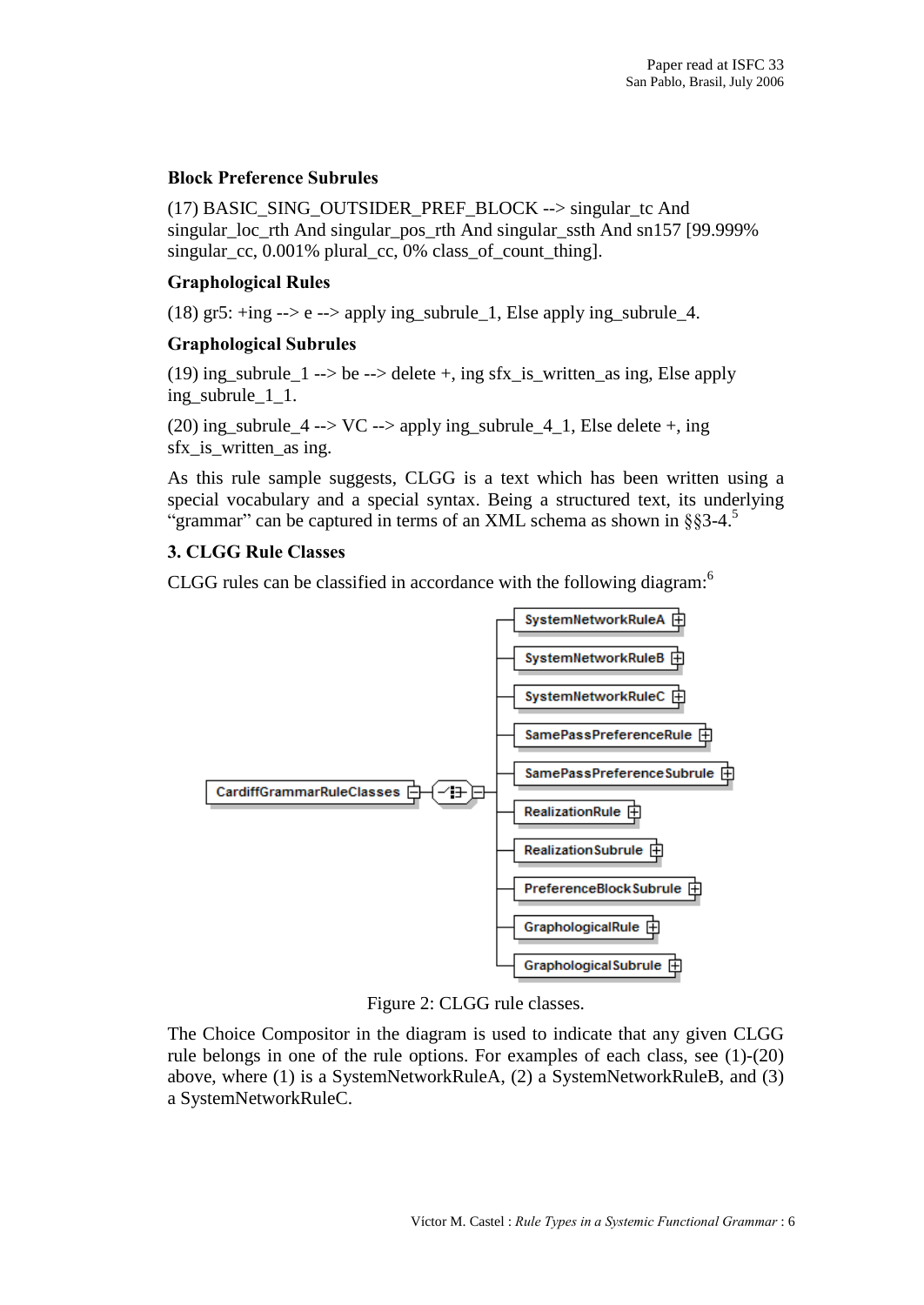All the rule classes share the property of being defined by the complex type RuleType, i.e. a sequence of a RuleCode element, an Implication element and a RuleEnder element.



Figure 3: Rule elements.

The RuleCode is a regular expression which varies depending on the rule class. If it is a System Network Rule, the RuleCode is defined by the regular expression " $\sin\left(\frac{N}{r}\right)$  +[:]\p{Zs}". If it is a Same Pass Preference Resetting Rule, the RuleCode is defined by the regular expression "sp\p{N}+([\_]\p{N}+)?[:]\p{Zs}". If it is a Realization Rule, the RuleCode is defined by the regular expression "\p{N}+([.]\p{N}+)?[:]\p{Zs}". If it is a Graphological Rule, the RuleCode is defined by the regular expression " $gr\pmb{\gamma}[\textbf{N}]+[\cdot]\pmb{\gamma}[\textbf{Zs}]$ ". In (21), the RuleCode is underlined, the Implication is in italics, and the RuleEnder is in bold.

(21) sn2: MODE --> 70% spoken (0.1) Or 30% written (0.2).

The Implication element is defined by the complex type ImplicationType, which is a sequence of a Condition, the ImplicationOperator, a Consequence1, and an optional sequence of the ElseOperator and a Consequence2.



Figure 4: The structure of implications.

Example (22) illustrates the Condition element with the underlined expression, the Consequence1 element with the expression in italics, and the Consequence2 element with the expression in bold.

(22) gr5: +ing --> e --> apply ing subrule 1, Else apply ing subrule 4.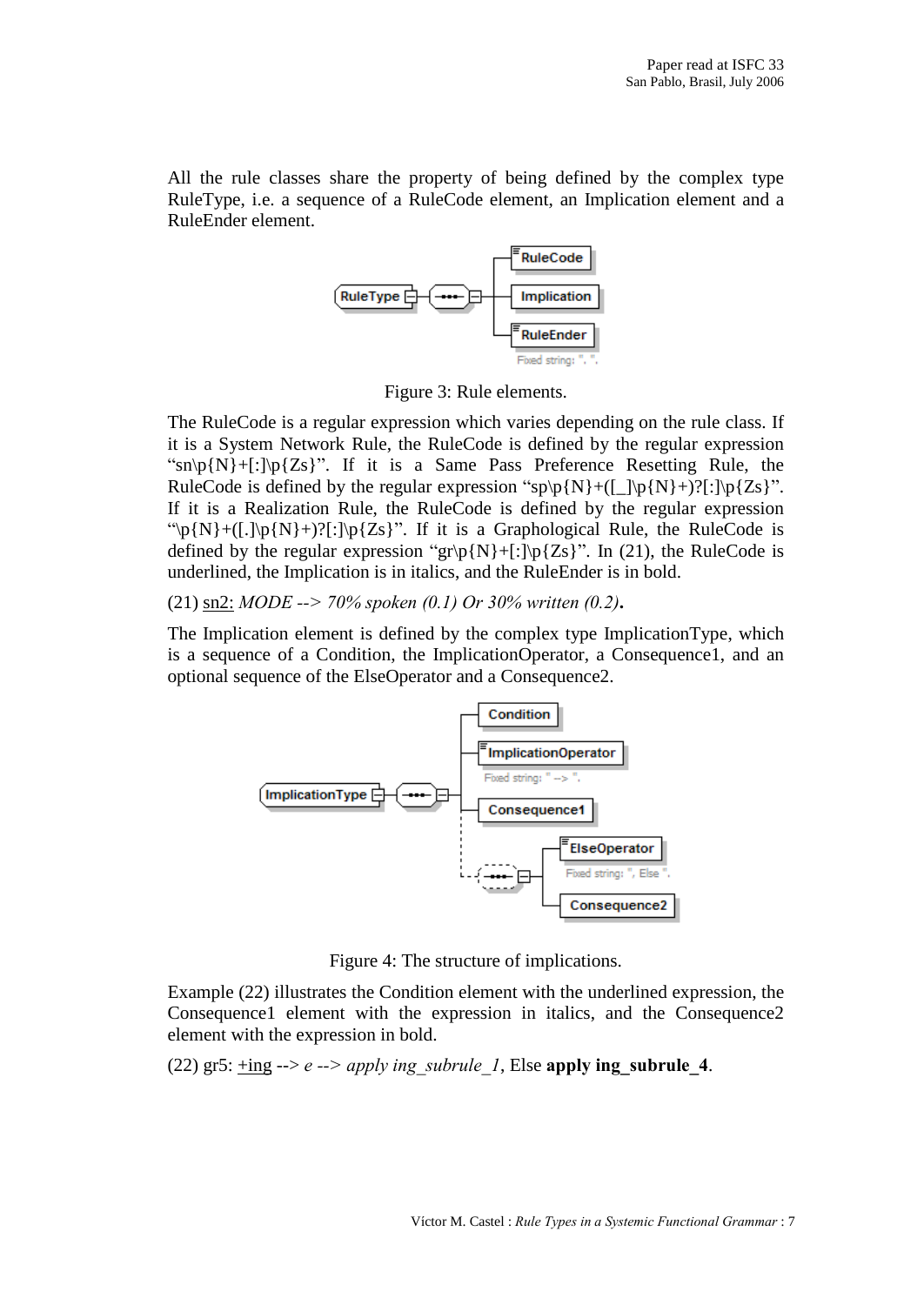# 3.1. Conditions

The Condition element varies depending on the rule class, but all the variations are defined as restrictions on the complex type ConditionType:



Figure 5: Condition choices.

The complex type ConditionType defines the CLGG potential for defining rule conditions. Notice that according to this definition a Condition can be (1) a sequence of an optional SystemNetworkPass, an optional NegationOperator, and a SemanticFeature or a RealizationFeature or a GraphologicalFeature, (2) a SystemName, (3) a sequence of an optional SystemNetworkPass and a ConjunctiveCondition, or (4) a sequence of an optional SystemNetworkPass and a DisjunctiveCondition. The expressions in italics in (23) illustrate the Condition element:

(23a) sn4: SPOKEN TENOR  $-$  > 10% formal (0.32) Or 70% consultative (0.33) Or 20% casual (0.34).

(23b) sn8: situation  $\rightarrow$  100% congruent\_situation (sp1\_1, 1.1) Or 0% reified\_situation.

(23c) sn21: (written And giver) --> 0.1% fun\_mood\_wr Or 99.9%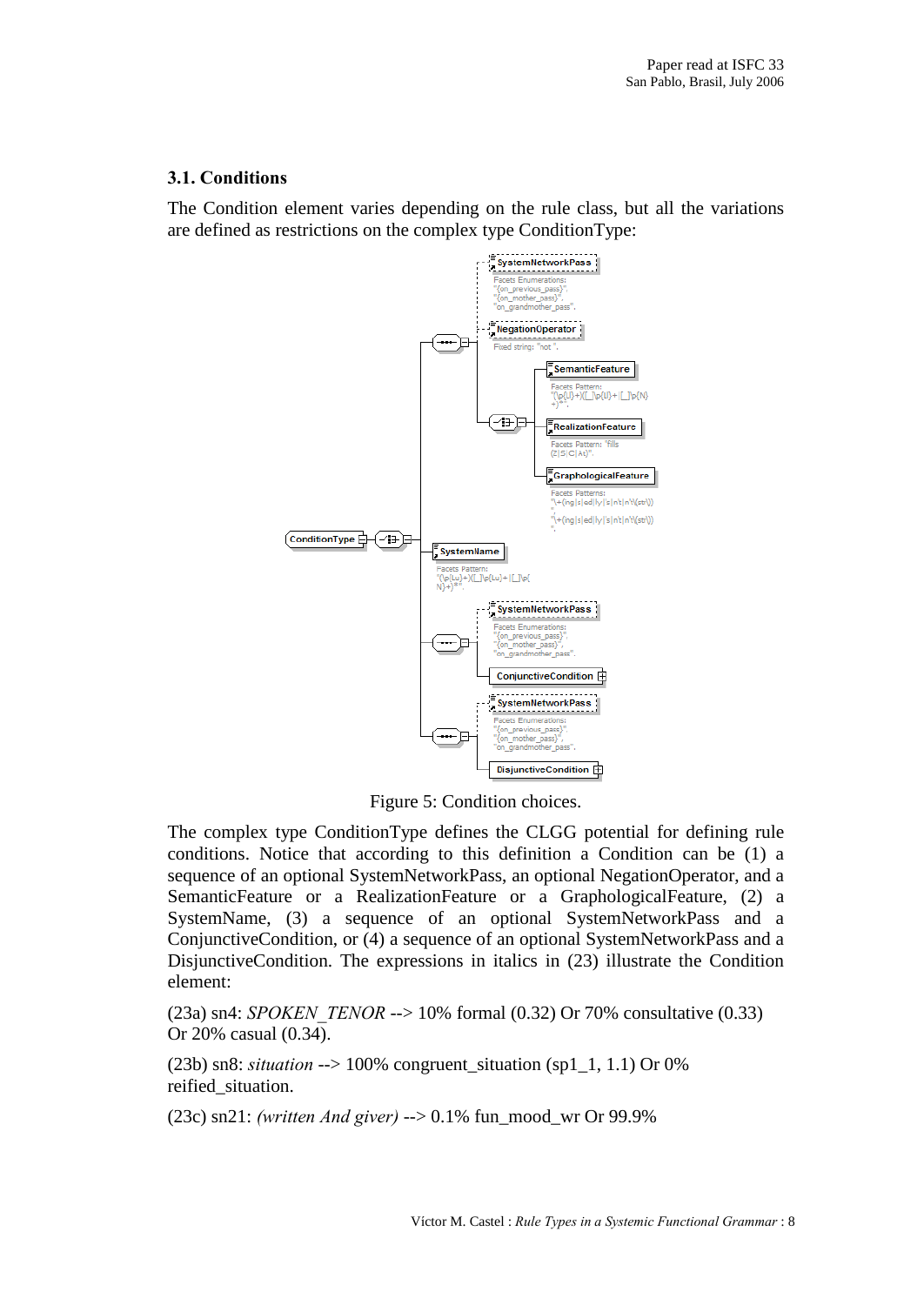unmarked\_mood\_wr.

(23d) sn33: (giver Or new content seeker Or proposal for action by addressee) --> POLARITY.

(23e) sp60: congruent thing --> fills At And {on previous pass} no ad hoc description --> apply carrier\_attribute\_agreement\_subrule.

The character strings realizing the elements SystemNetworkPass, NegationOperator, SemanticFeature, RealizationFeature, GraphologicalFeature, and SystemName are as specified in the corresponding annotations.

A DisjunctiveCondition is defined by the complex type DisjunctiveConditionType. See Figure 6 below. A DisjunctiveCondition, then, is a sequence of an optional NegationOperator, a LeftRoundBracket, a SemanticFeature or a RealizationFeature or a GraphologicalFeature or a sequence of a LeftRoundBracket, a ConjunctiveDisjunct (of type ConjunctiveConditionType; see below) and a RightRoundBracket, a DisjunctiveOperator, and a sequence of an optional NegationOperator, a SemanticFeature or a RealizationFeature or a GraphologicalFeature or a sequence of a LeftRoundBracket, a ConjunctiveDisjunct (of type ConjunctiveConditionType; see below) and a RightRoundBracket, and a RightRoundBracket. For an example, cf. the expression in italics in (23d).

A ConjunctiveCondition is defined by the complex type ConjunctiveConditionType. See Figure 7 below.

A ConjunctiveCondition, then, is a sequence of an optional NegationOperator, a LeftRoundBracket, a SemanticFeature or a RealizationFeature or a GraphologicalFeature or a sequence of a LeftRoundBracket, a DisjunctiveConjunct (of type DisjunctiveConditionType; see above) and a RightRoundBracket, a ConjunctiveOperator, and a sequence of an optional NegationOperator, a SemanticFeature or a RealizationFeature or a GraphologicalFeature or a sequence of a LeftRoundBracket, a DisjunctiveConjunct (of type DisjunctiveConditionType; see above) and a RightRoundBracket, and a RightRoundBracket. For an example, cf. the expression in italics in (23c).

Each rule class picks up from ConditionType, by restriction, a specific subset of possible conditions. Thus, System Network Rule conditions do notallow for the following elements: SystemNetworkPass, NegationOperator, RealizationFeature, and GraphologicalFeature (and this is true also within the elements ConjunctiveCondition and DisjunctiveCondition). Realization Rules do not allow for the elements GraphologicalFeature and SystemName. Graphological Rules do not allow for the elements SystemNetworkPass, SemanticFeature, RealizationFeature and SystemName.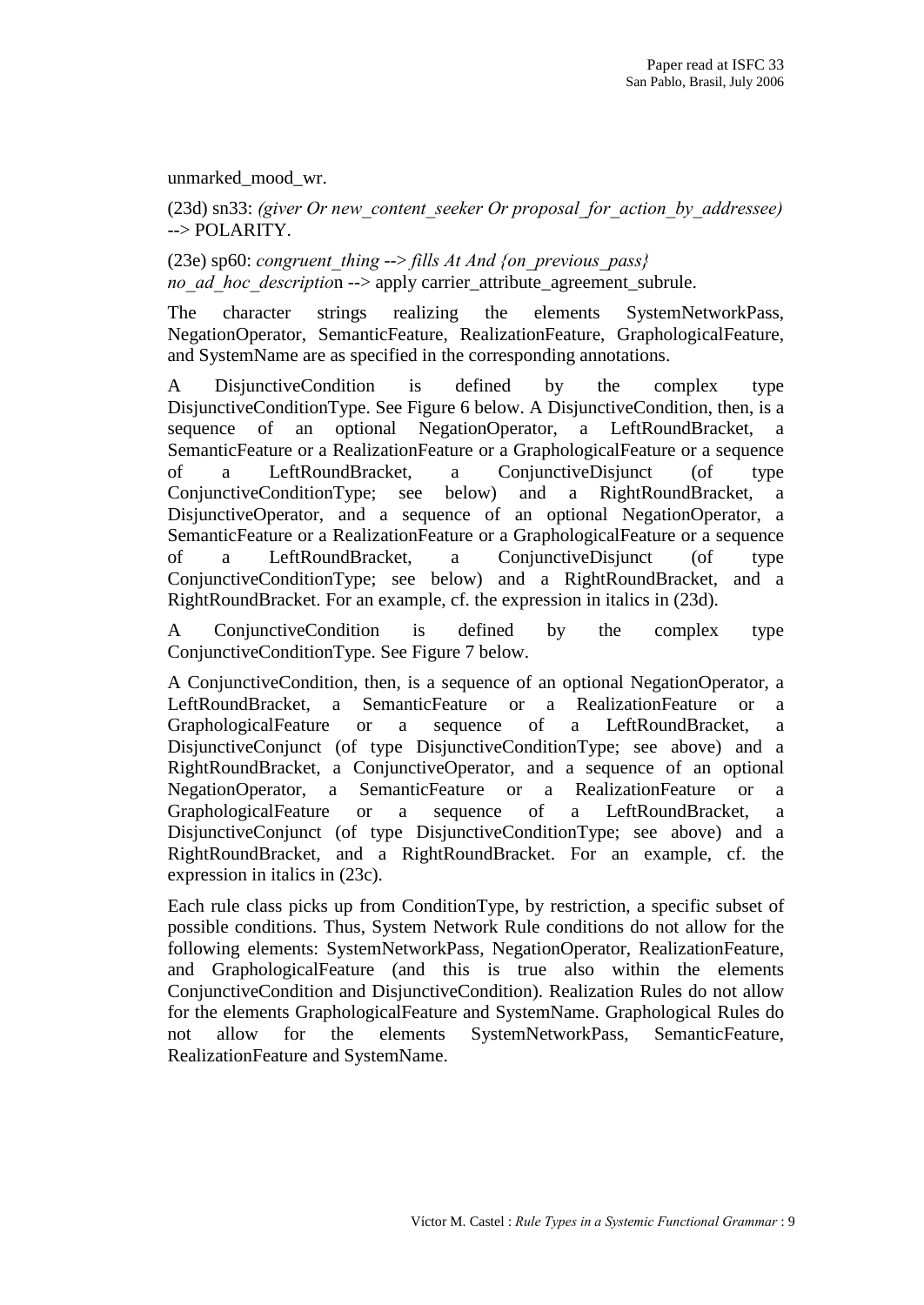

Figure 6: The structure of disjunctive conditions.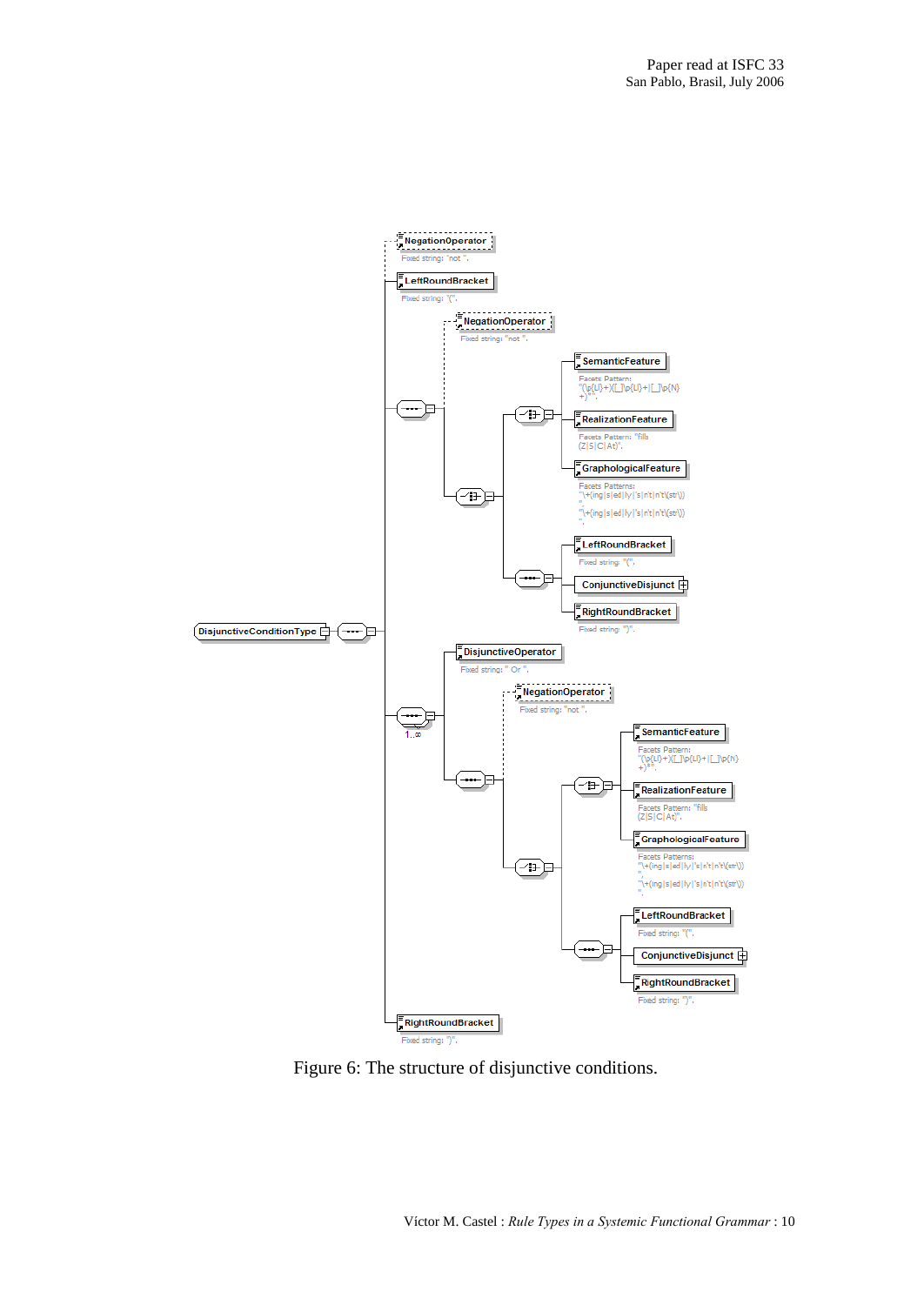

Figure 7: The structure of conjunctive conditions.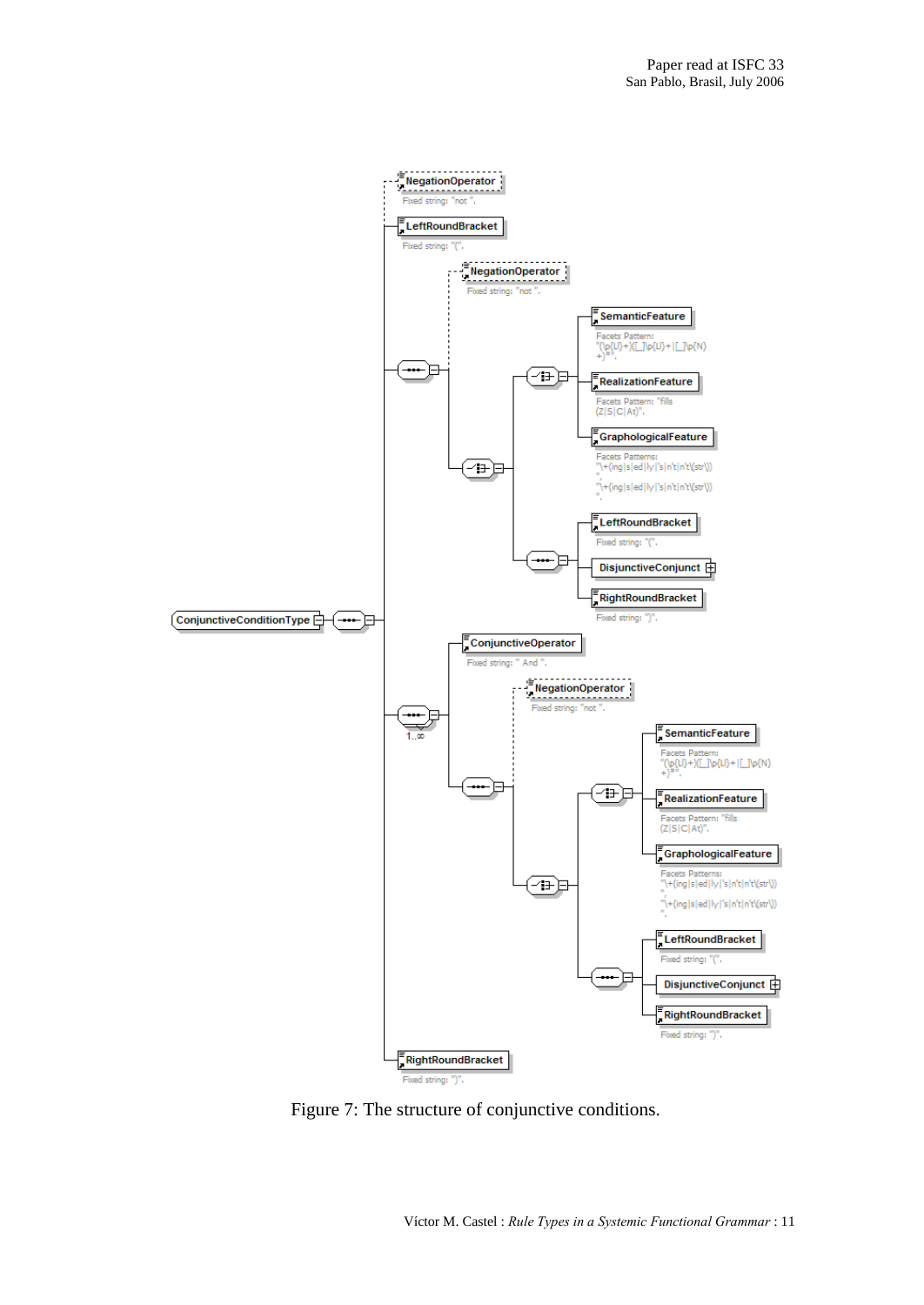## 3.2. Consequences

Both Consequence1 and Consequence2 (cf. Figure 4) are of type ConsequenceType:



Figure 8: The structure of consequences.

Thus, these elements are sequences made up of an Operation or an Implication (see ImplicationType above), a ConsequenceLinker, and an Operation or an Implication (see ImplicationType above).

The complex type OperationType defines the Operation element:



Figure 9: Operation classes.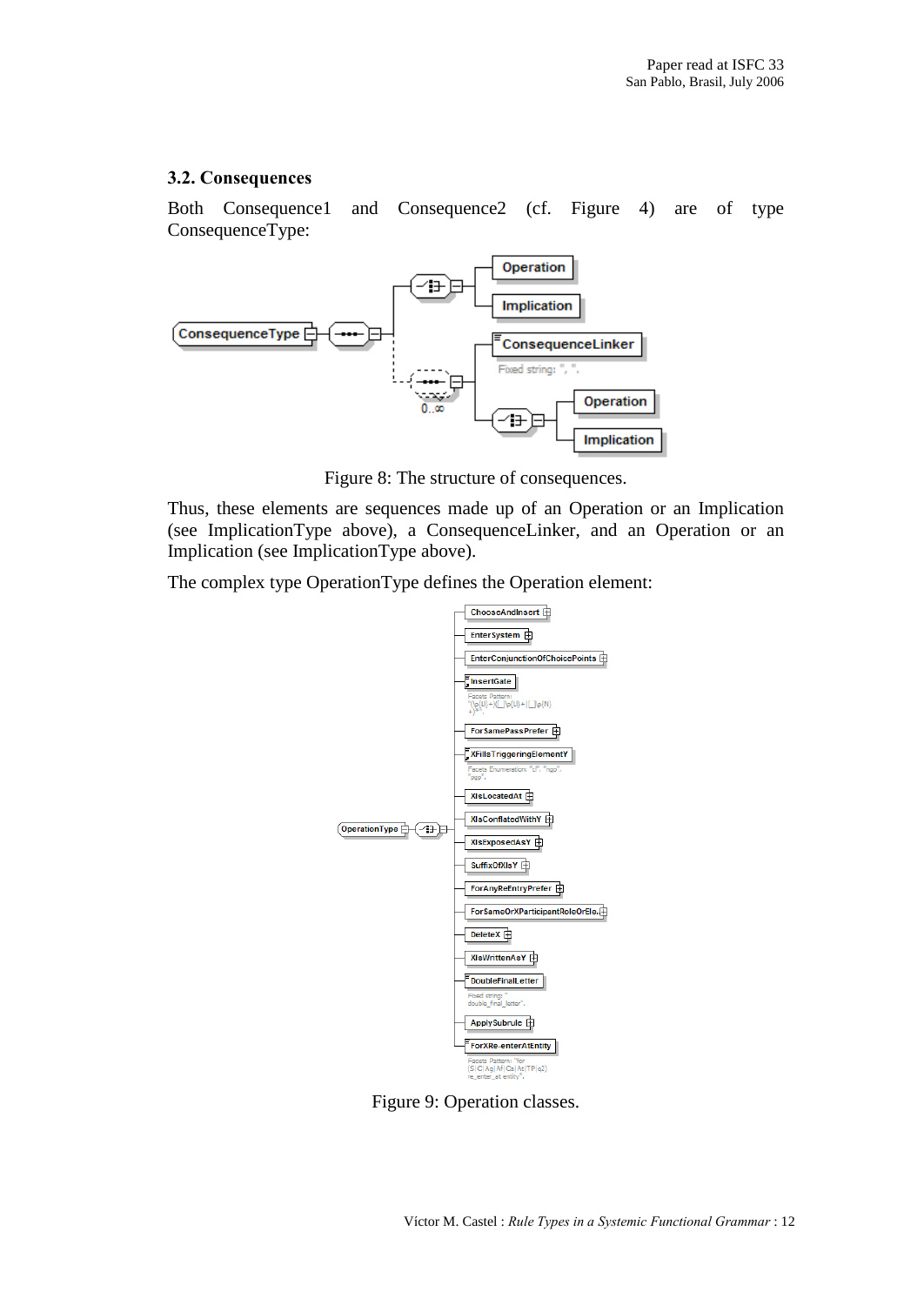ChooseAndInsert, EnterSystem, EnterConjunctionOfChoicePoints, and InsertGate are System Network Rule operations.

The Operation ChooseAndInsert is defined as a sequence of a sequence of an AssociatedProbability element, a SemanticFeature element and an optional AssociatedRules element, followed by a sequence of a DisjunctiveOperator element and a sequence of an AssociatedProbability element, a SemanticFeature element and an optional AssociatedRules element (cf. the expression in italics in (24)):



Figure 10: The structure of the ChooseAndInsert operation.

(24) sn4: SPOKEN\_TENOR --> 10% formal (0.32) Or 70% consultative (0.33) Or 20% casual (0.34).

The Operation EnterSystem is defined by the complex type EnterSystemType (cf. the expression in italics in (25)):



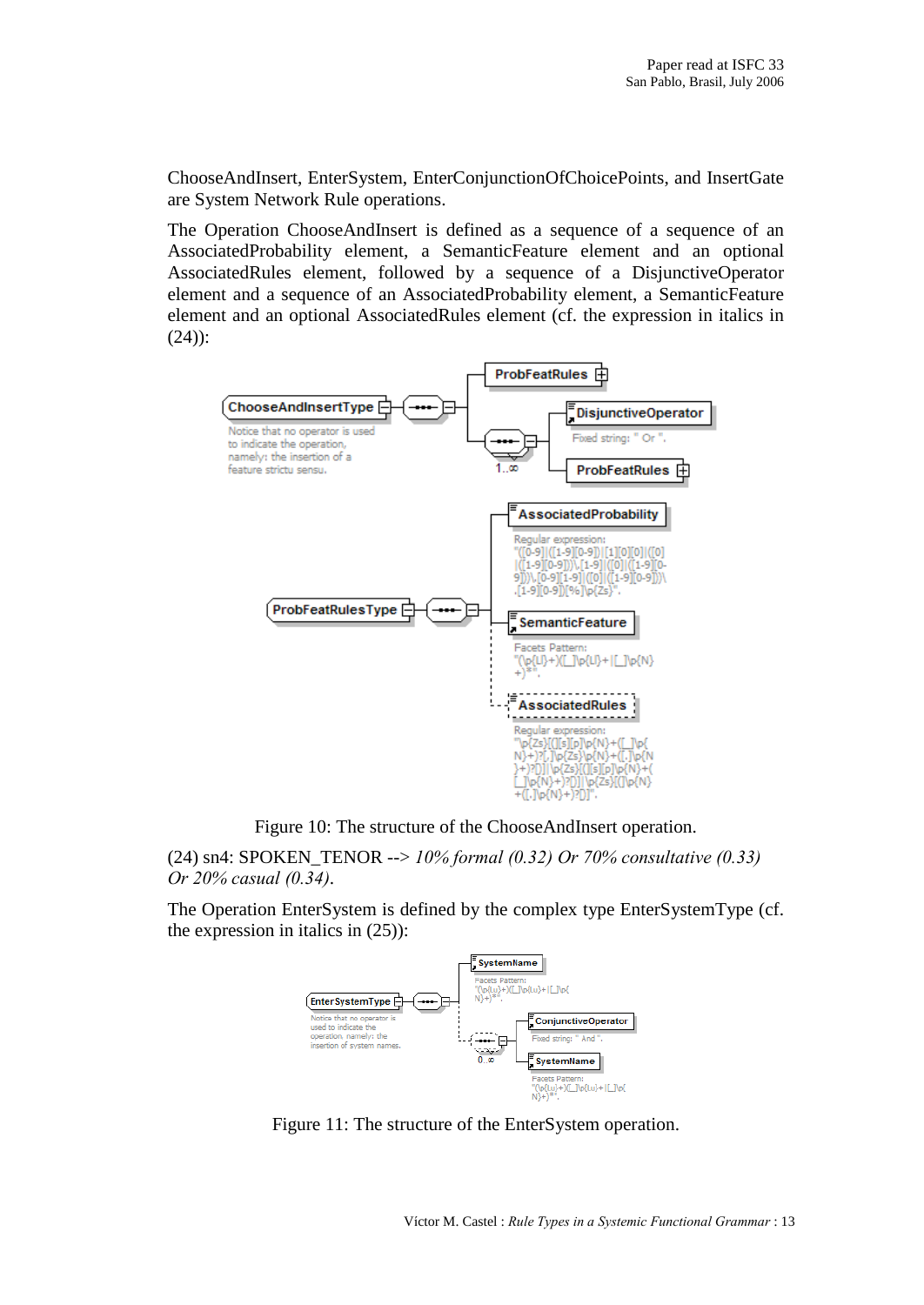# (25) sn1: entity  $\rightarrow MODE$  *And ENTITY TYPE*.

The Operation EnterConjunctionOfChoicePoints is defined by the complex type EnterConjunctionOfChoicePointsType (cf. the expression in italics in (26)):



Figure 12: The structure of the EnterConjunctionOfChoicePoints operation.

See complex type ProbFeatRulesType above for the element ProbFeatRules.

(26) sn74: another co-ordinated situation  $\rightarrow$  (99% one following situation (19.1) Or 1% two or more following situations (19.2)) And (95% another additive situation (19.81) Or 5% another alternative situation (19.61)).

The Operation InsertGate is defined by the global element InsertGate (cf. the expression in italics in (27)):



Figure 13: The structure of the InsertGate operation. (27) sn274: (agent\_only\_unmarked Or affected\_only\_unmarked Or (agent\_unmarked And agent\_subject\_theme) Or (agent\_unmarked And affected\_covert) Or (affected\_unmarked And affected\_subject\_theme) Or (agent\_covert And affected\_unmarked) Or at\_carrier\_unmarked) --> a subject theme unmarked.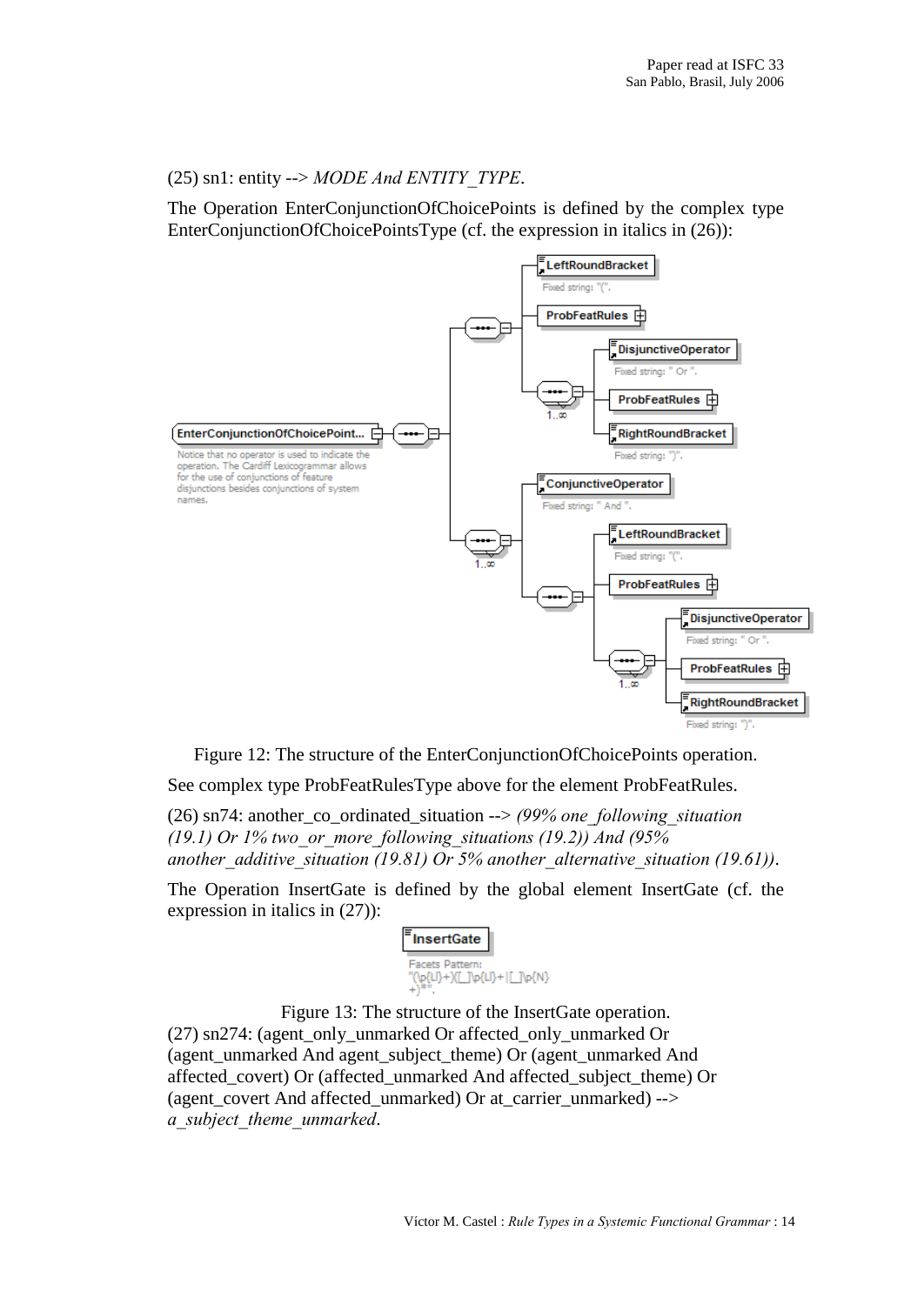ForSamePassPrefer is an operation of Same Pass Preference Resetting Rules which is defined by the complex type ForSamePassPreferType (cf. the expression in italics in (28) below):



Figure 14a: The structure of the ForSamePassPrefer operation.

The element RuleToAlter is in turn defined by the complex type RuleToAlterType:



Figure 14b: The structure of the ForSamePassPrefer operation. And the element ProbabilityFeaturePair is defined as follows: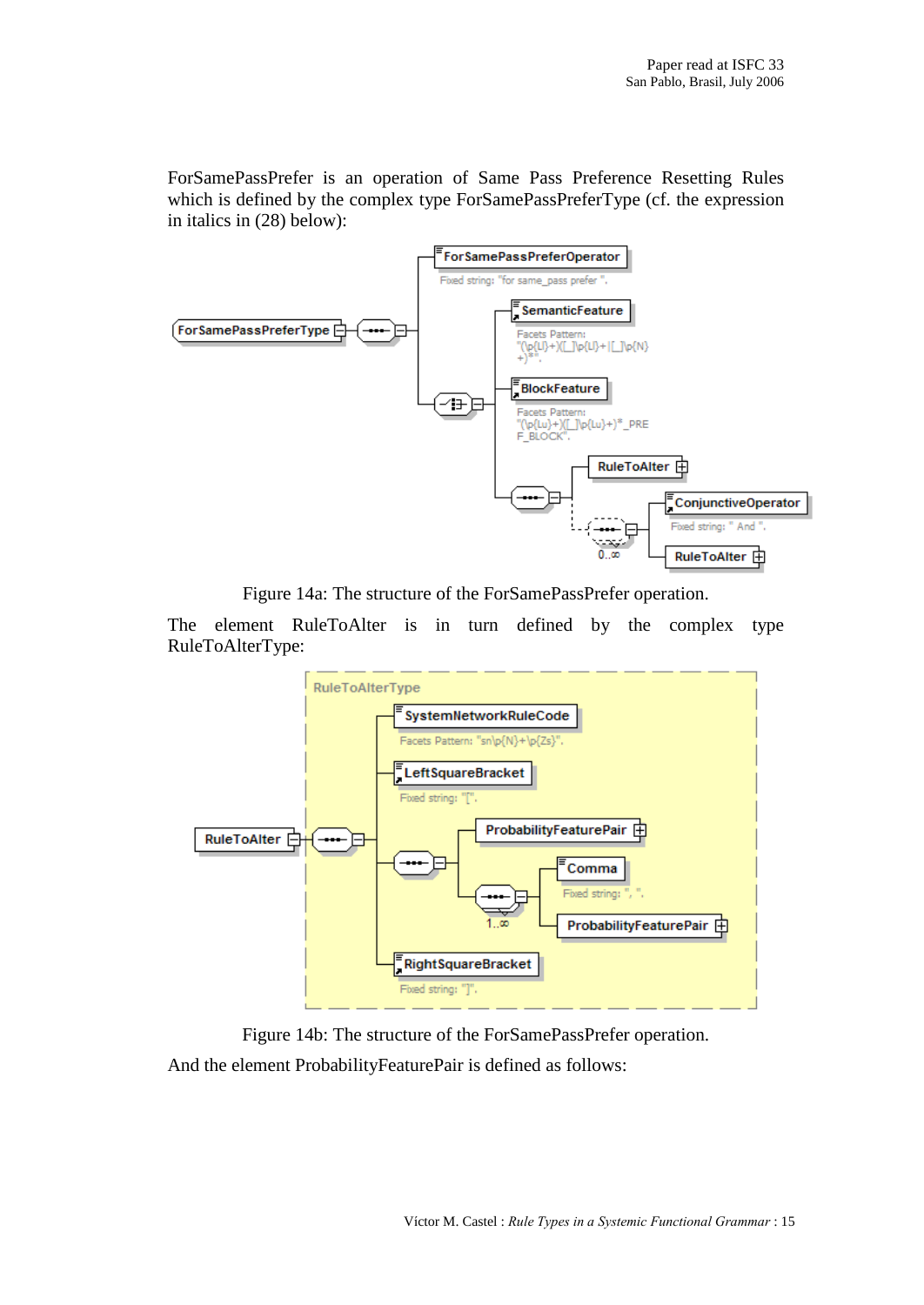

Figure 14c: The structure of the ForSamePassPrefer operation.

(28) sp1\_1: congruent\_situation --> written --> for same\_pass prefer sn12 [99.98% information, 0.02% proposal\_for\_action] And sn14 [99.9% giver, 0.1% seeker, 0% confirmation seeker].

XFillsTriggeringElementY, XIsLocatedAt, XIsConflatedWithY, XIsExposedAsY, SuffisOfXIsY, ForAnyReEntryPrefer, ForSameOrXParticipantRoleOrElementPrefer, ForXRe-enterAtEntity, and ApplySubrule are Realization Rule operations.

The global element XfillsTriggeringElementY defines the corresponding Operation (cf. the expression in italics in (29)):



Figure 15: The structure of the XFillsTriggeringElementY operation.

(29) 60: congruent\_thing  $\rightarrow$  ngp.

The following element defines the Operation XisLocatedAt (cf. the expressions in italics in (30)):



Figure 16: The structure of the XisLocatedAt operation.

(30) 90: minor\_relationship\_with\_thing --> pgp,  $p$  ( $\partial$ ),  $7$ ,  $cv$  ( $\partial$ ),  $8$ .

The Operation XisConflatedWithY is defined by the following element (cf. the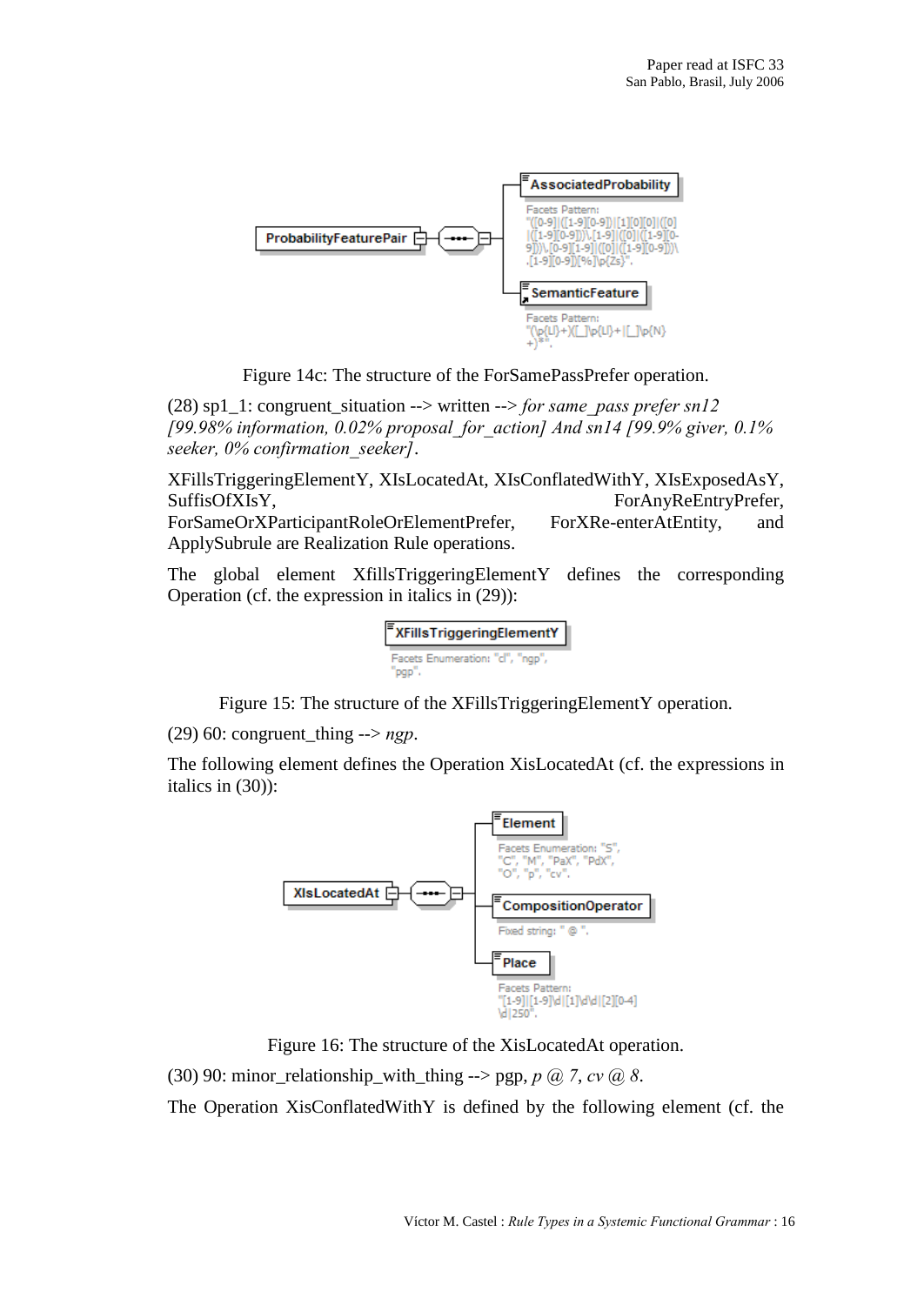expressions in italics in (31)):



Figure 17: The structure of the XIsConflatedWithY operation.

(31) 6.482: affected\_covert -->  $Ag$  by S, not proposal\_for\_action --> agent\_unmarked --> apply Ag\_preferences\_subrule, agent\_sought --> apply Ag\_sought\_preferences\_subrule, for Ag re\_enter\_at entity, C @ 120, Af by C.

The following element defines the Operation XisExposedAsY (cf. the expressions in italics in (32)):



Figure 18: The structure of the XisExposedAsY operation.

(32) Ender\_subrule --> spoken -->  $E > ||$ , written --> unmarked\_mood\_wr -->  $E >$ ., (seeker Or confirmation\_seeker Or request)  $\rightarrow$   $E$  > ?, (fun\_mood\_wr Or enthusiastic mood wr) -->  $E > 1$ .

The Operation SuffixOfXIsY is defined by the following element (cf. the expressions in italics in (33)):



Figure 19: The structure of the SuffixOfXIsY operation.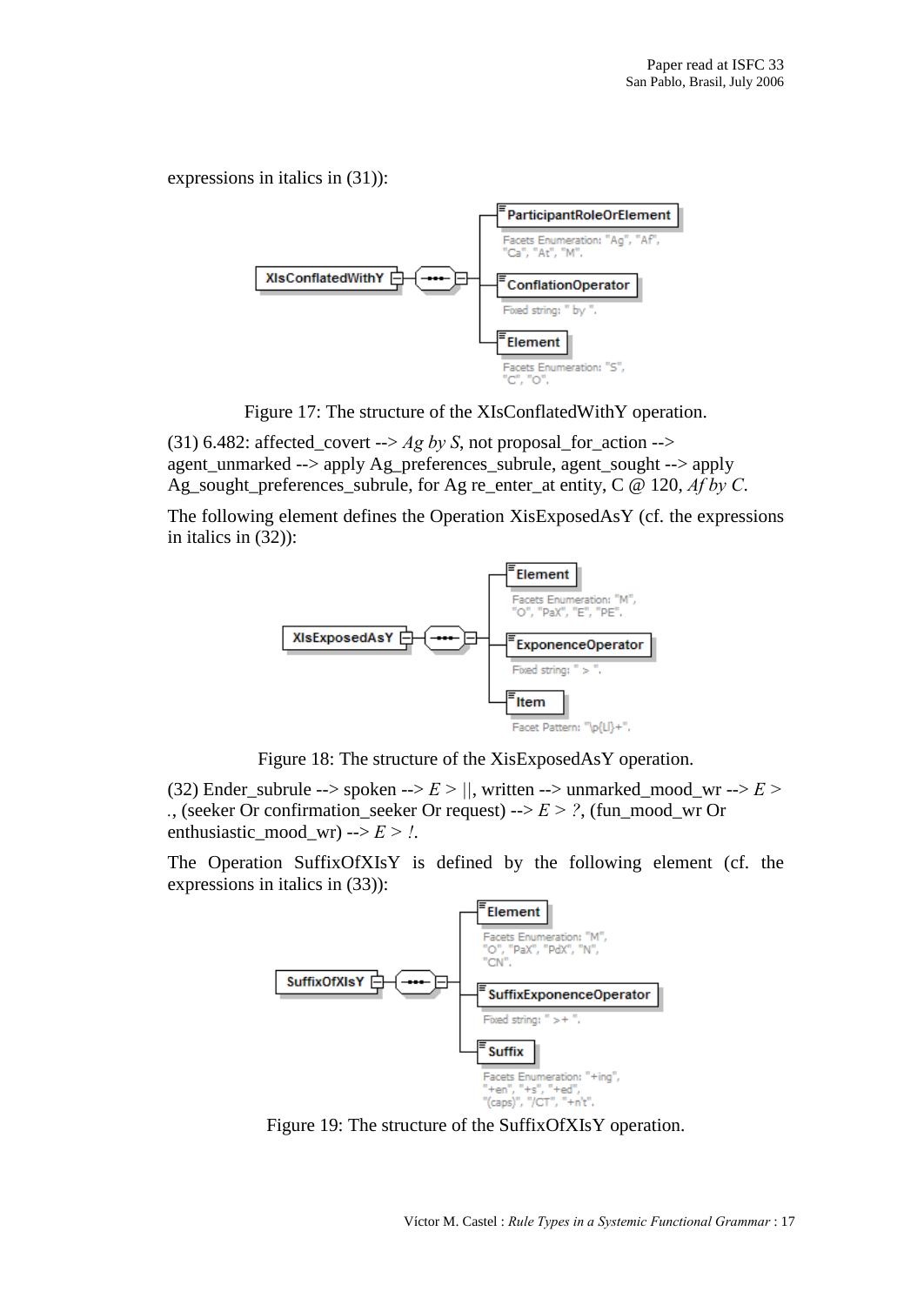(33) 98.2: contrastive newness on process --> CN by M, spoken -->  $M > + /CT$ , written  $\rightarrow$  M > + (caps).

The complex type ForAnyReEntryPreferType defines the Operation ForAnyReEntryPrefer (cf. the expression in italics in (34)):



Figure 20: The structure of the ForAnyReEntryPrefer operation.

# (34) 0.31: very\_formal  $\rightarrow$  for any re entry prefer very formal.

The Operation ForSameOrXParticipantRoleOrElementPrefer abbreviates two separate operations, namely: ForSameParticipantRoleOrElementPrefer (cf. the expressions in italics in (36)) and ForXElementOrParticipantRolePrefer (cf. the expression in italics in (35)), and it is defined by the following complex type:



Figure 21: The structure of the ForSameOrXParticipantRoleOrElementPrefer operation.

For the definition of RuleToAlter, see complex type RuleToAlterType in Figure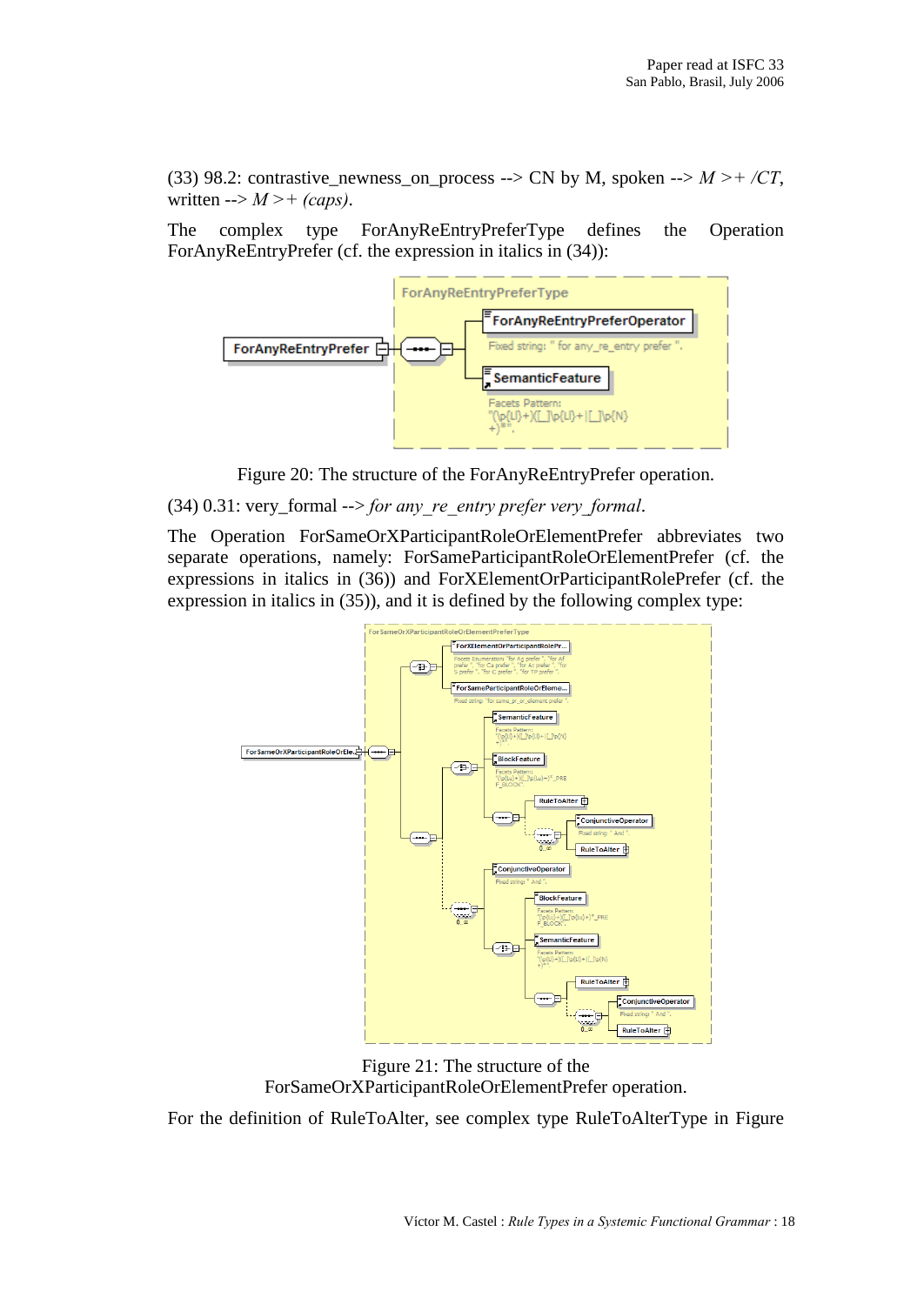14b above.

(35) 6.20051: changing\_as\_such -->  $M$  > change, apply r, (affected\_unmarked Or affected\_only\_unmarked) --> for Af prefer sn244 [95% artefact, 5% natural object].

(36) 19.61: another alternative situation --> & @ 4, & > or, one\_following\_situation --> for same\_pr\_or\_element prefer final alternative situation, two or more following situations  $\rightarrow$  for same pr or element prefer another alternative situation.

DeleteX, XisWrittenAsY, DoubleFinalLetter, and ApplySubrule are Graphological Rule operations.

The Operation DeleteX is defined as follows (cf. the expression in italics in (37)):



Figure 22: The structure of the DeleteX operation.

(37) gr1:  $+n't$  --> delete +.

The following element defines the Operation XisWrittenAsY (cf. the expression in italics in (38)):



Figure 23: The structure of the XIsWrittenAsY operation.

(38) ing\_subrule\_1\_1 --> ie --> delete +, delete ie, ing sfx is written as ying, Else apply ing\_subrule\_2.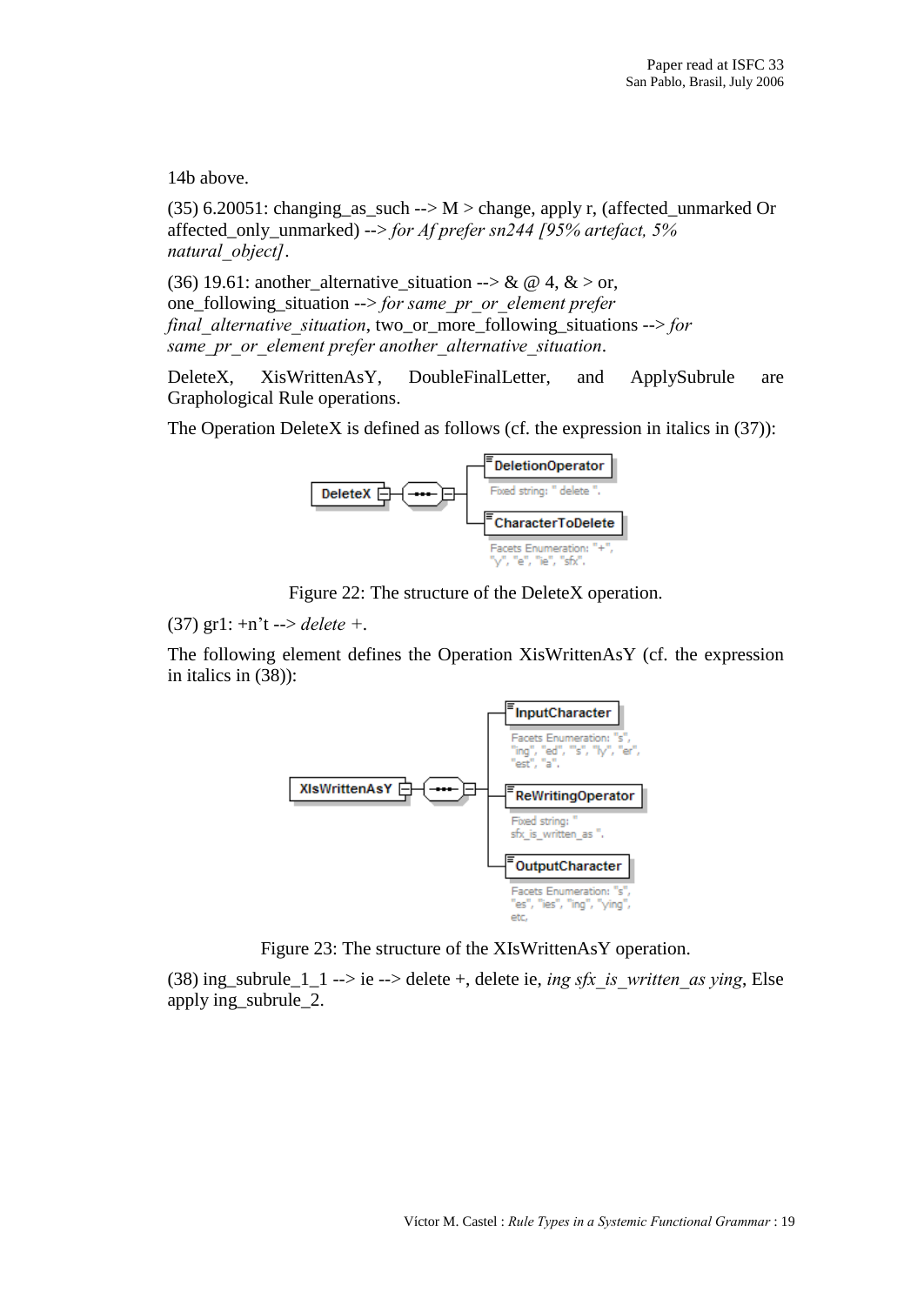The Operation DoubleFinalLetter is defined by the following element (cf. the expression in italics in (39)):

| <b>DoubleFinalLetter</b> |
|--------------------------|
|                          |

Figure 24: The structure of the DoubleFinalLetter operation.

(39) ing\_subrule\_8 --> c --> delete +, ing sfx\_is\_written\_as king, Else double final letter, delete  $+$ , ing sfx\_is\_written\_as ing.

The Operation ApplySubrule is defined as follows (cf. the expressions in italics in  $(40)-(42)$ :



Figure 25: The structure of the ApplySubrule operation.

(40) 2.12: at\_carrier\_unmarked  $\rightarrow$  apply Ca\_preferences\_subrule, for Ca re enter at entity.

(41)  $r \rightarrow$  (information Or (proposal for action And (period marked Or unmarked\_passive))) --> apply rvs\_subrule\_1.

(42) sp60: congruent\_thing  $\rightarrow$  (fills At And {on\_previous\_pass} no\_ad\_hoc\_description) --> apply carrier\_attribute\_agreement\_subrule.

The element ForXRe-enterAtEntity defines the corresponding Operation (cf. the expression in italics in (43)):

| ForXRe-enterAtEntity                                                    |
|-------------------------------------------------------------------------|
| Facets Pattern: "for<br>(S C Ag Af Ca At TP q2)<br>re_enter_at entity". |

Figure 26: The structure of the ForXRe-enterAtEntity operation.

(43) 1.33: request  $\rightarrow$  O @ 31, for S prefer thing And congruent\_thing And stereotypical\_thing And interactant And addressee, for S re\_enter\_at entity.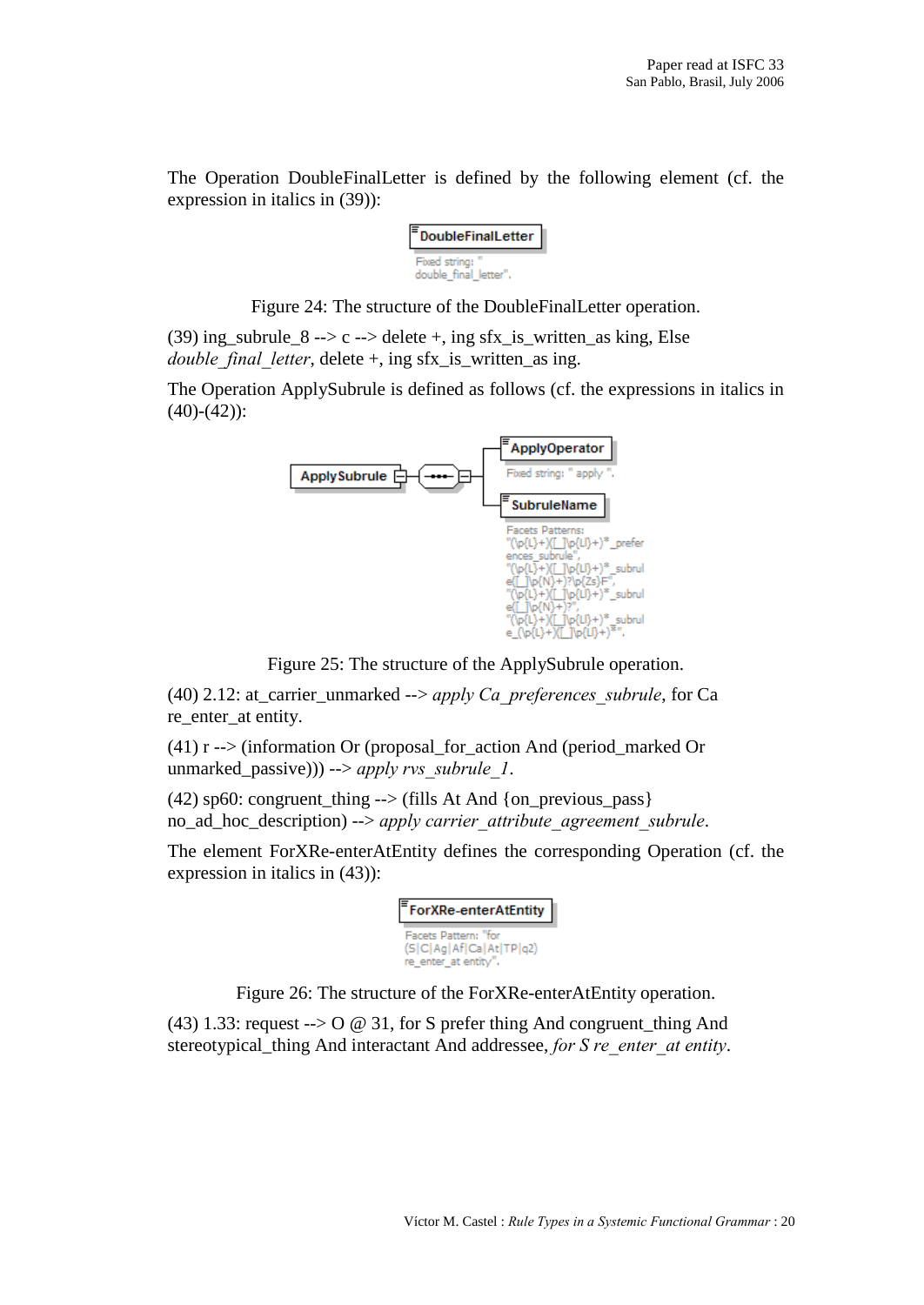## 4. CLGG Subrule Classes

Except for System Network Rules (A, B, and C), all other CLGG rules have associated subrules. The essential difference between rules and subrules is that the latter lack a RuleCode (cf. Figure 3), and the first Condition of the Implication element is a single feature realized by an appropriate regular expression containing, in most cases, the expression "subrule".

## 4.1. Same Pass Preference Resetting Subrules



Figure 27: The structure of Same Pass Preference Resetting Subrules.

Example (44), which is an abbreviation of (11) above, illustrates this class of subrule:

(44) carrier\_attribute\_agreement\_subrule --> {on\_previous\_pass} (interactant Or human\_tc Or human\_ssth Or whole\_human Or name\_of\_person) --> for same\_pass prefer human\_tc And human\_ssth And BASIC\_TYPICALLY\_HUMAN\_PREF\_BLOCK And TYPICALLY\_HUMAN\_CC\_PREF\_BLOCK, {on\_previous\_pass} (non\_human\_tc Or non\_human\_cr Or non\_human\_ssth) ... .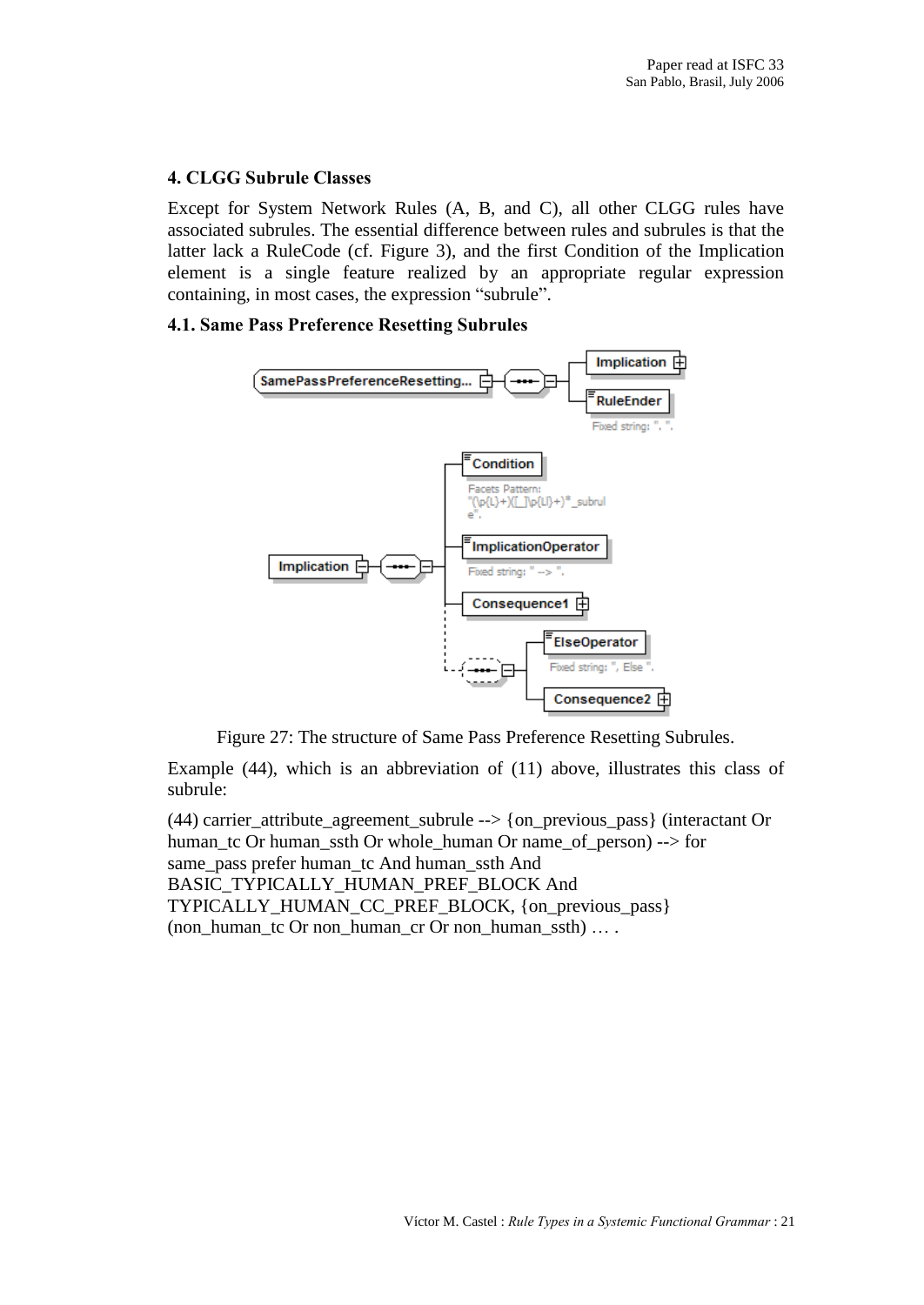

#### 4.2. Realization Subrules

Figure 28: The structure of Realization Subrules.

Example (45) illustrates this subrule class:

(45) Operator\_placement\_subrule --> (giver Or (seeker And ncs\_theme\_on\_a\_subject\_theme\_sought\_r)) --> O @ 35, (seeker And not ncs\_theme\_on\_a\_subject\_theme\_sought\_r) Or confirmation\_seeker) --> O @ 31.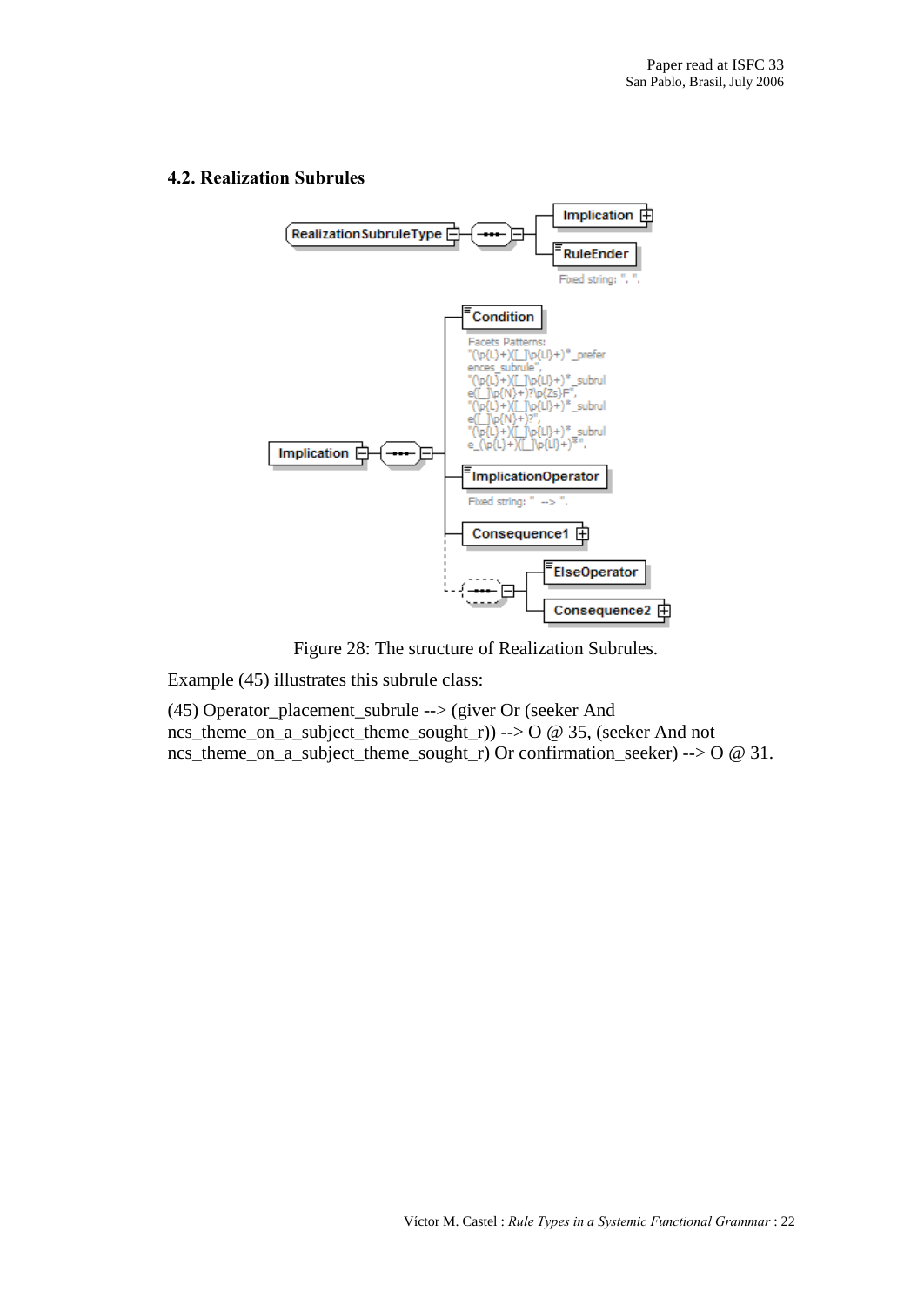# 4.3. Preference Block Subrules (subrules of both Same Pass Preference Resetting Rules and Realization Rules)



Figure 29: The structure of Preference Block Subrules.

Example (46) illustrates this class of subrule:

(46) BASIC\_SING\_OUTSIDER\_PREF\_BLOCK --> singular\_tc And singular\_loc\_rth And singular\_pos\_rth And singular\_ssth And sn157 [99.999% singular\_cc, 0.001% plural\_cc, 0% class\_of\_count\_thing].

# 4.4. Graphological Subrules



Figure 30: The structure of Graphological Subrules.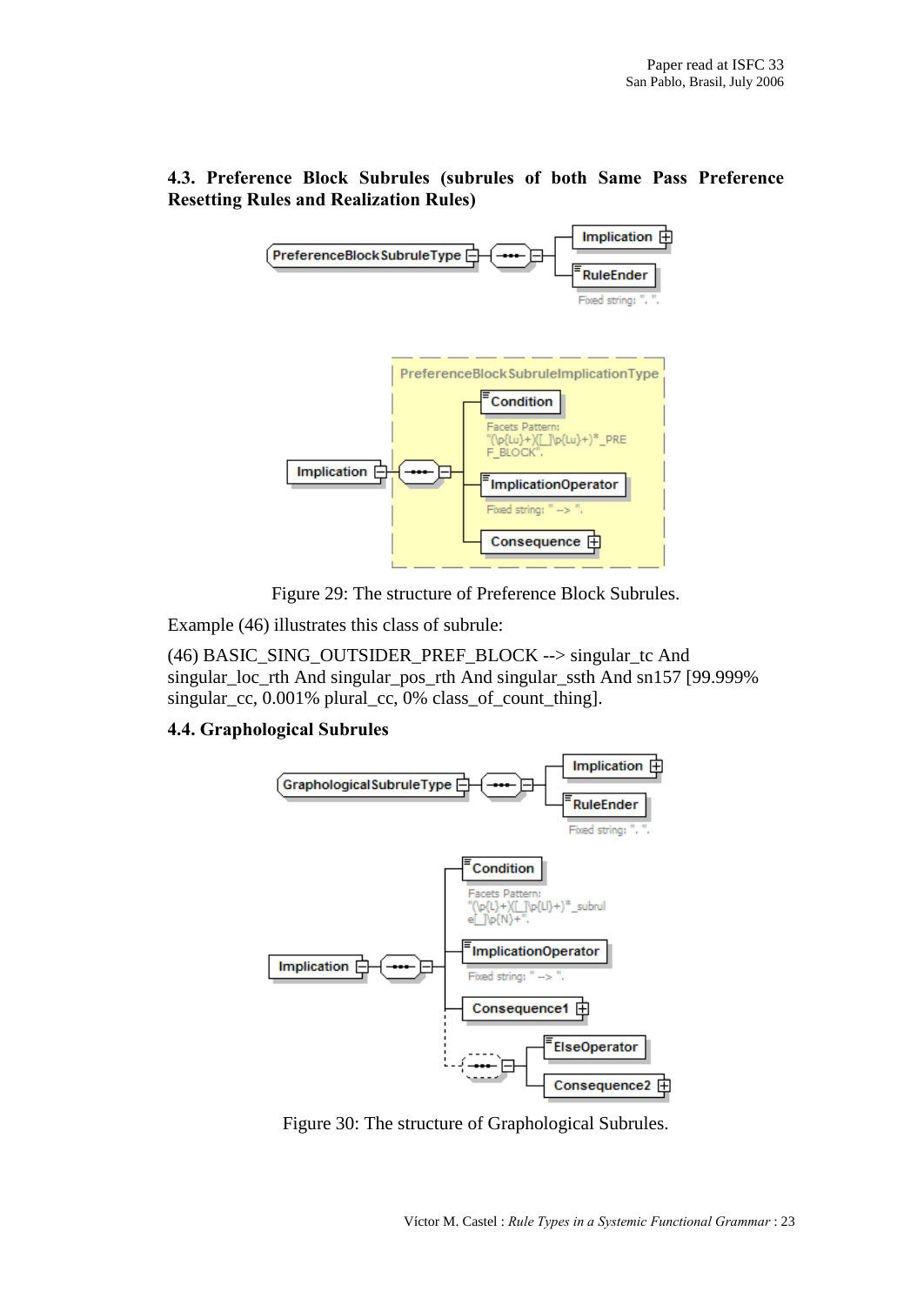Example (47) illustrates this class of subrule:

(47) s\_subrule  $1 \rightarrow y \rightarrow (ay \text{ Or } ey \text{ Or } oy \text{ Or } uy) \rightarrow \text{delete } +$ , s sfx\_is\_written\_as s, Else delete +, delete y, s sfx is written as ies, Else delete +, s sfx is written as s.

## 5. Conclusions

In its current state of development, the Cardiff Grammar has no means to help linguists to write generation-oriented grammar versions based on CLGG, for the "grammar" of CLGG rules is nowhere but in the minds of Robin Fawcett and Gordon Tucker. As shown in §§2-4, CLGG rules are highly structured texts. As such, their well-formedness and validity can be guaranteed by providing an XML definition of them. This is precisely the issue that this paper has addressed and solved. I have provided an XML schema of CLGG rule classes from the point of view of their structural properties. Among other useful applications, this schema can certainly be used to design a specific rule editor which should significantly facilitate the writing of Cardiff like grammars.

## **REFERENCES**

VÌctor M. Castel. 2006a. An Implementation of GENESYS: The Cardif Grammar Generator. Cardiff, Wales/Mendoza, Argentina: Cardiff University and CONICET/UNCUYO. For access permission, write to [rp.fawcett@virgin.net](mailto:rp.fawcett@virgin.net" ).

----- 2006b. The Cardiff Grammar Generator Online Help. Cardiff, Wales / Mendoza, Argentina: Cardiff University and CONICET/UNCUYO. Available at http://www.cricyt.edu.ar/institutos/incihusa/ul/webhelp/Victor\_M.\_Castel.htm.

----- 2006c. Cardiff Grammar Generator Rule Classes. MSWord file of the Cardiff Grammar Generator Rule Classes XML Schema. Available at http://www.cricyt.edu.ar/institutos/incihusa/ul/webhelp/Victor\_M.\_Castel.htm.

----- 2006d. An XML Schema of the Cardiff Grammar Generator Rule Classes.  $XMLSPY<sup>5</sup>$  ".xsd" file of the Cardiff Grammar Generator Rule Classes. Available at http://www.cricyt.edu.ar/institutos/incihusa/ul/webhelp/Victor\_M.\_Castel.htm.

----- 2005. "Determinación dinámica de valores de verdad de condiciones de reglas de generación de textos". In: Víctor M. Castel. Comp. 2005. Desarrollo, implementación y utilización de modelos para el procesamiento automático de textos. Mendoza: Editorial de la Facultad de Filosofía y Letras, Universidad Nacional de Cuyo. Available at [http://ffyl.uncu.edu.ar/?id\\_rubrique=197&id\\_sector=42.](http://ffyl.uncu.edu.ar/?id_rubrique=197&id_sector=42)

Robin P. Fawcett. 2004a. The Mini-Grammar of GENESYS Version 5. Cardiff: Computational Linguistics Unit, Cardiff University.

----- 2004b. Realizing Meaning in Intonation and Punctuation in English: The GENESYS Model. Communal Working Papers 19. Cardiff: Computational Linguistics Unit, Cardiff University.

----- 2000. A theory of syntax for systemic functional linguistics. Amsterdam: John Benjamins.